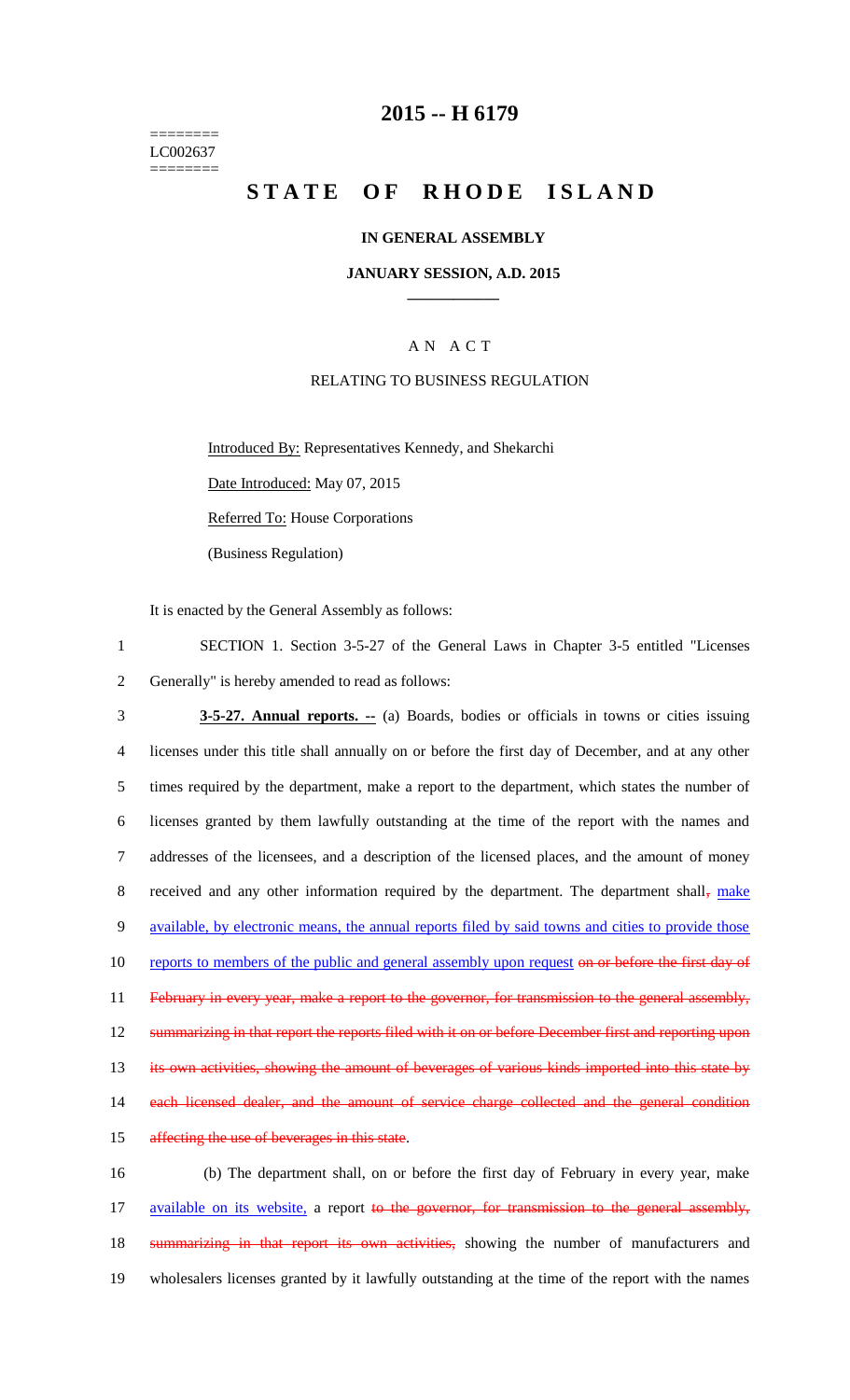and addresses of licensees and a description of the licensed places, and the division of taxation shall report the amount of money received, showing the amount of beverages of various kinds imported into this state by each licensed dealer and the amount of service charge collected and the general condition affecting the use of beverages in this state.

 SECTION 2. Sections 5-1-10 and 5-1-11 of the General Laws in Chapter 5-1 entitled "Architects" are hereby amended to read as follows:

 **5-1-10. Issuance and renewal of certificates. --** (a) Upon payment of the fees required by § 5-1-11, an individual who has complied with § 5-1-8 or 5-1-9 is entitled to a certificate of registration indicating that he or she is qualified to practice architecture in this state. Each certificate of registration shall contain the name of the individual to whom it was issued and his or her date of birth.

 (b) Every certificate of registration is valid for a period of two (2) years and expires on the last day of December of each odd numbered year following its issuance. An architect may 14 renew his or her certificate of registration by paying the renewal fee or fees required by § 5-1-11. An architect who fails to renew his or her certificate of registration prior to December 31 may not thereafter renew his or her certificate of registration except upon payment of the renewal fee or fees and the additional fee required by § 5-1-11. The board may require all applicants for renewal to provide the board with information, including, but not limited to, a brief outline setting forth the professional activities of any applicant during a period in which a certificate of registration has lapsed and other evidence of the continued competence and good character of the applicant, all as the board deems necessary.

 (c) A duplicate certificate of registration to replace one which has been lost, destroyed, 23 or mutilated may be issued by the board upon payment of the fee required by  $\S 5-1-11$ .

 **5-1-11. Fees -- Payment and disposition. --** (a) The fees paid by an applicant for filing an application for examination, for the examination, for re-examination, for registration pursuant 26 to § 5-1-9, for annual renewal,  $or$  for renewal of an expired certificate, or for issuance of a 27 duplicate certificate of registration shall be sixty dollars (\$60).

 (b) All fees or other monies collected under the provisions of this chapter shall be deposited as general revenues. The controller is authorized and directed to draw his or her orders upon the general treasurer for payment from the fund, upon receipt by the controller of vouchers authenticated by the chairperson or secretary of the board.

 (c) The fees paid by an applicant for a certificate of authorization pursuant to this section for annual renewal, for renewal of an expired certificate of authorization, or for issuance of a duplicate certificate of authorization, shall be sixty dollars (\$60).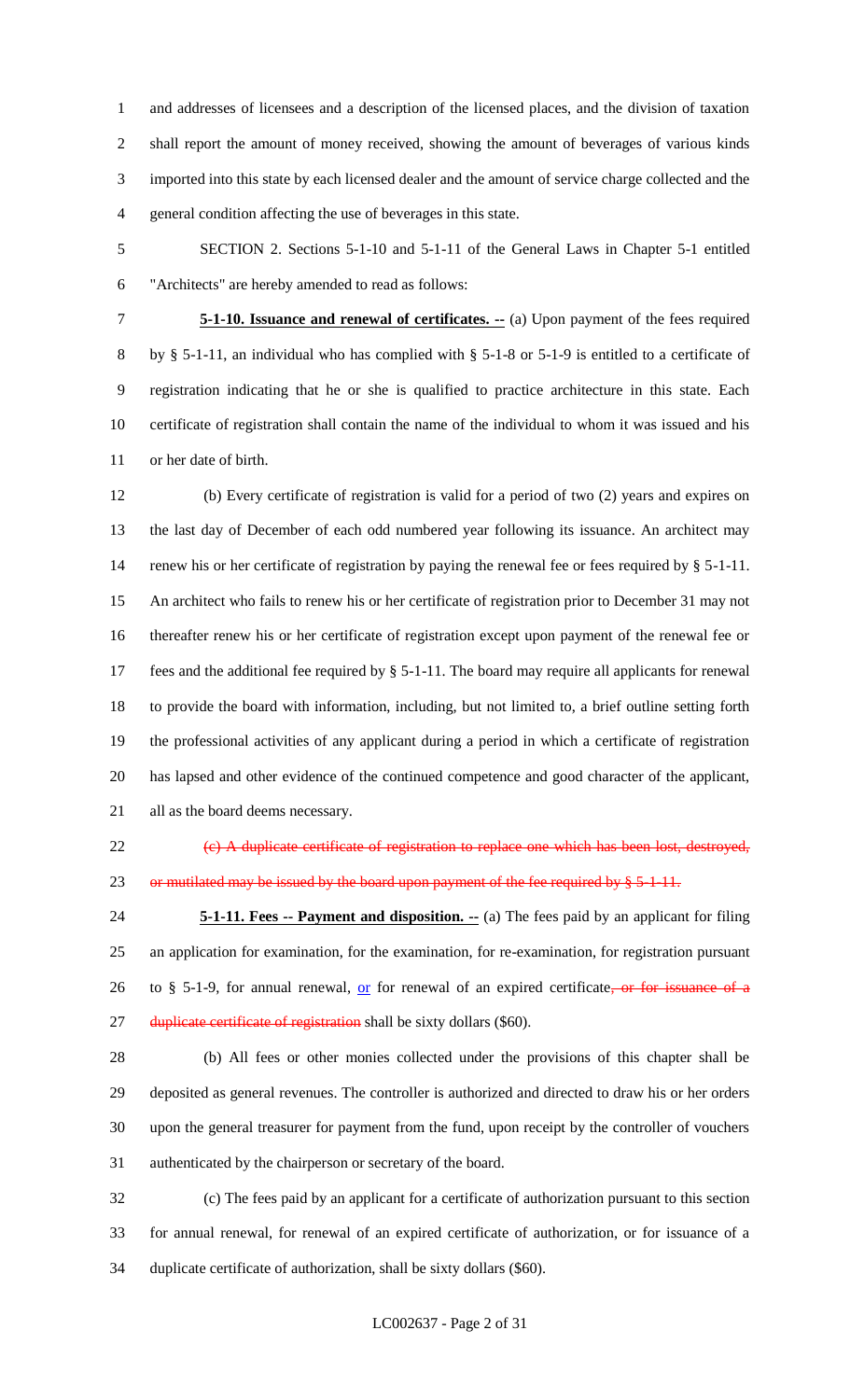SECTION 3. Section 5-3.1-4 of the General Laws in Chapter 5-3.1 entitled "Public Accountancy" is hereby amended to read as follows:

 **5-3.1-4. Board of accountancy. --** (a) There is created a board of accountancy in and for the state of Rhode Island, to be known as the Rhode Island board of accountancy. The board shall consist of five (5) members. All members shall be appointed by the governor. Membership of the board shall consist of three (3) members who hold certificates and valid permits to practice as certified public accountants in this state and who are in public practice as certified public accountants in this state, and one member who holds an authority and a valid permit to practice as a public accountant in this state unless the governor shall not be able to find a qualified appointee within the class of public accountants at which time the governor shall appoint a certified public accountant. All four (4) of those members shall have at least ten (10) years' experience in a full- time practice of public accountancy. The fifth member shall be from the public sector and shall have professional or practical experience in the use of accounting services and financial statements as to be qualified to evaluate whether the qualifications, activities, and professional practice of those persons and firms regulated under this chapter conform with the standards established to protect the public interest. The board member from the public sector shall be designated as the public's member to the board for the term of service appointed. Except as provided, the term of the members of the board shall be five (5) years. No member of the board shall be associated in the practice of accountancy, either individually or as a member of a firm, with any other member of the board. The members of the Rhode Island board of accountancy appointed and serving under prior law on July 1, 1995, shall serve out the terms for which they were originally appointed as members of the board created by this section. Vacancies occurring during any term shall be filled by appointment by the governor for the unexpired term. Upon the expiration of his or her term of office, a member shall continue to serve until his or her successor has been appointed and has assumed office. The governor shall remove from the board any member whose certificate, authority or permit has been revoked, suspended, or not renewed. No person who has served two (2) consecutive complete terms is eligible for reappointment. Serving the remainder of an unexpired term upon appointment by the governor to fill a vacancy on the board shall not be considered as serving a complete term.

 (b) The board shall elect annually from among its members a chairperson and any other officers that it deems appropriate. The board shall meet at any times and places that are fixed by the board and in any event shall meet no less than four (4) times each year. Three (3) members of the board shall constitute a quorum for the transaction of business. The board shall have a seal which shall be judicially noticed. The board shall retain or arrange for the retention of all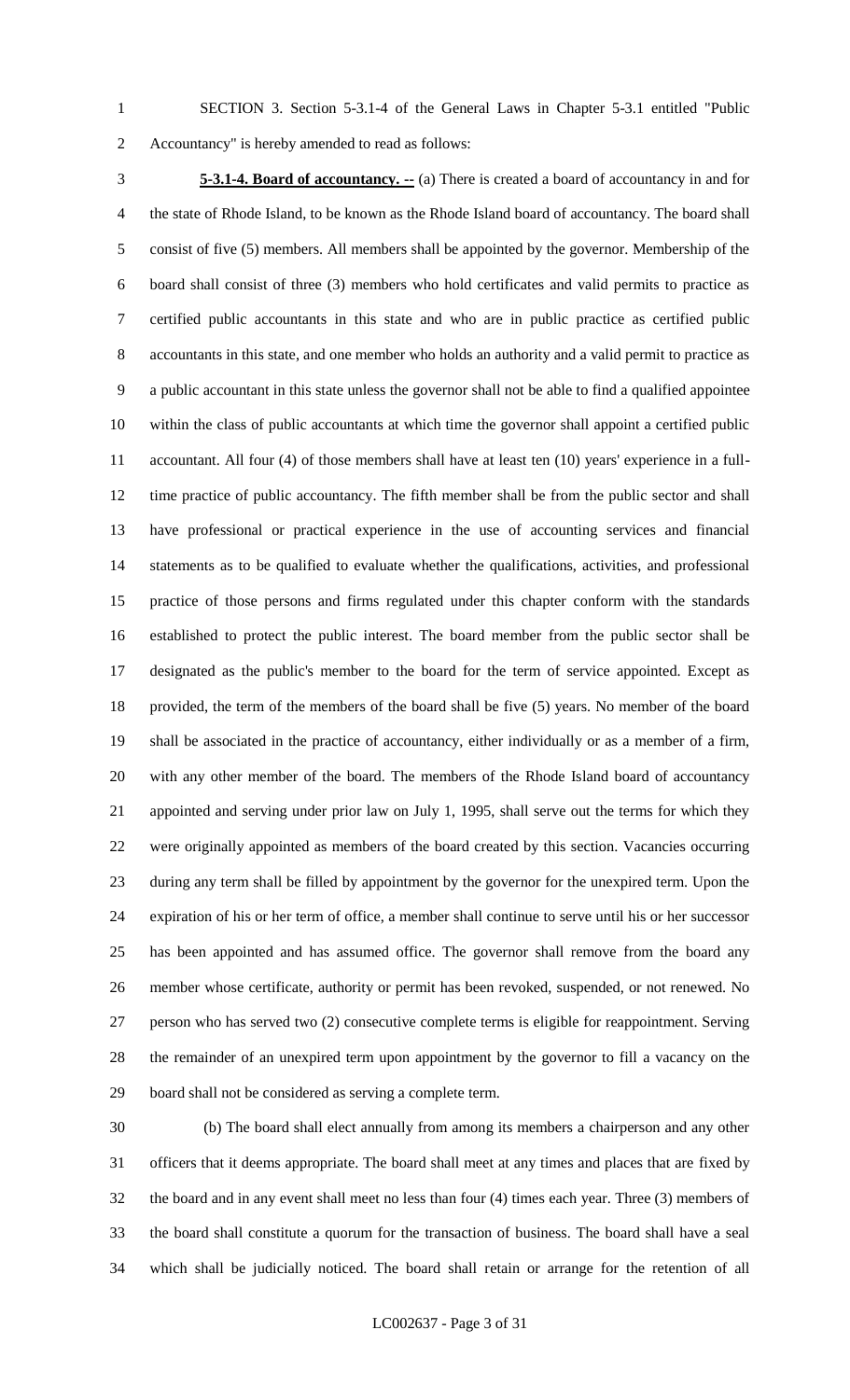applications and documents under oath that are filed with the board, and shall maintain a registry of the names and addresses of all licensees. The board shall keep records of its proceedings, and in any proceeding in court, civil or criminal, arising out of or founded upon any provision of this chapter, copies of the records certified as correct under the seal of the board are admissible in evidence.

 (c) Each member of the board shall be reimbursed for actual and necessary expenses incurred in the discharge of those duties, but shall not receive compensation for their services on the board.

 (d) All fees and monies derived under the provisions of this chapter shall be paid to and received by the general treasurer of the state of Rhode Island, who shall keep the monies in a restricted receipt account. All monies in the restricted receipt account shall be used to reimburse the board for expenses incurred in the administration and enforcement of this chapter. The board treasurer is authorized and directed to draw orders upon the general treasurer for payment from the restricted receipt account upon receipt by the board treasurer of vouchers authenticated by the chairperson, vice chairperson, or secretary of the board.

16 (e) The board shall  $\frac{f}{r}$  ile maintain on its website an annual report of its activities with the governor and the general assembly of this state. The report shall include, but not be limited to, a 18 statement of all receipts and disbursements and a listing of all current licensees. The board shall 19 mail a copy of that annual report, upon request, in writing, to any licensee and to any member of 20 the public.

 (f) The board shall prescribe any rules and regulations not inconsistent with the provisions of this chapter that it deems consistent with, or required by, the public welfare and policy established in § 5-3.1-2. Those rules and regulations may include:

 (1) Rules and regulations of procedure for governing the conduct of matters before the board;

 (2) Rules and regulations of professional conduct for establishing and maintaining high standards of competence and integrity in the profession of public accounting;

 (3) Rules and regulations governing educational and experience requirements for the issuance of certificates;

 (4) Rules and regulations establishing requirements for continuing education to promote the professional competence of holders of permits, which the board may require those holders to meet as a condition of their continuing in the practice of public accounting;

 (5) Rules and regulations governing practice units engaged in the practice of public accounting, including, but not limited to, rules and regulations concerning the style, name, title,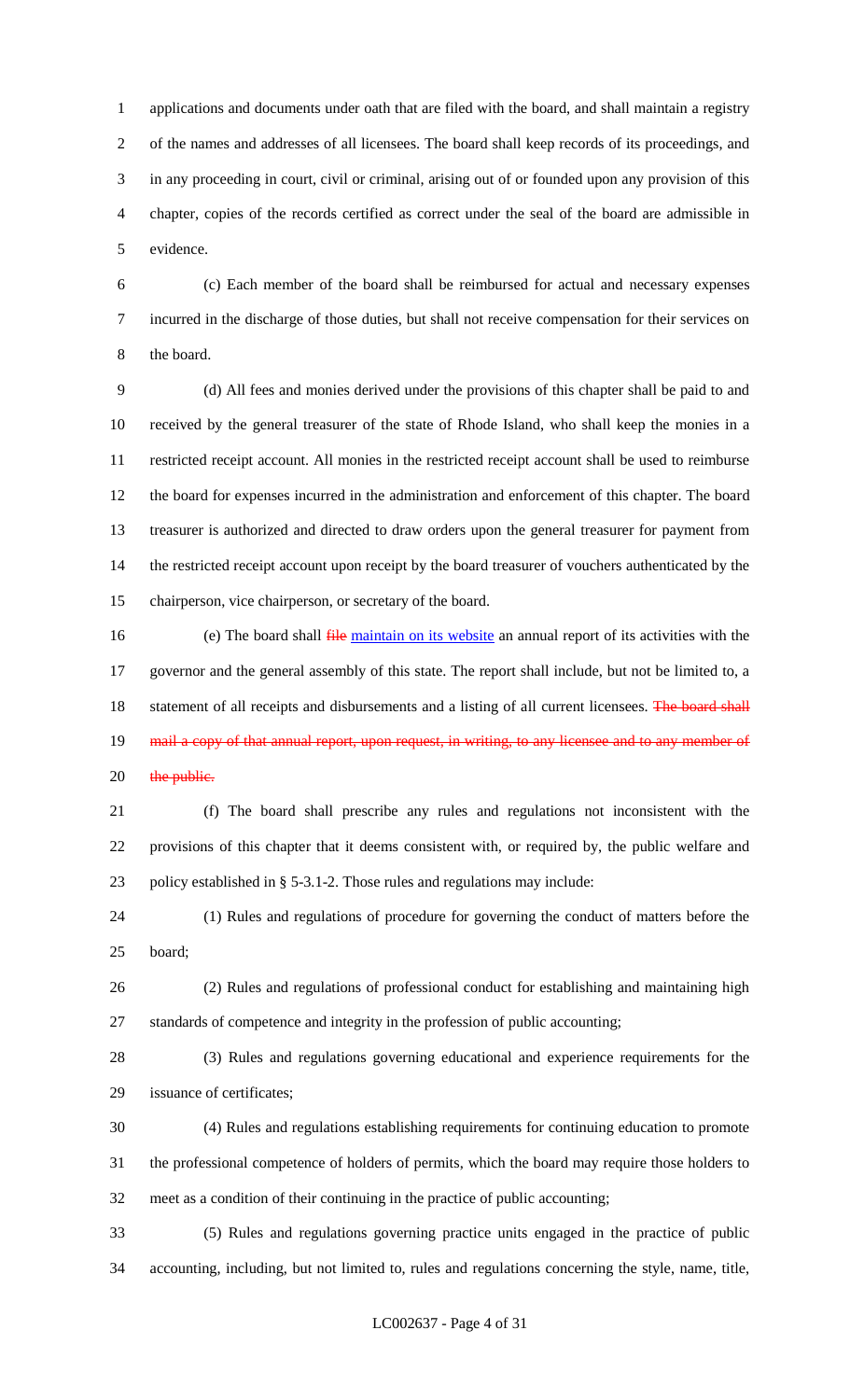and affiliation with any other organization, and establishing reasonable standards as to professional liability insurance;

 (6) Rules and regulations for reviewing and monitoring professional performance and conducting peer reviews;

 (7) Any other rules and regulations, which the board deems necessary or appropriate in exercising its functions under this chapter.

 (g) The promulgation of any rule, regulation, or amendment to it under subsection (f) of 8 this section or under any other provision of this chapter shall be in accordance with § 42-35-3.

 (h) The board may employ any personnel and arrange for any assistance, legal or otherwise, that it requires for the performance of its duties. It may also establish one or more advisory committees as it deems necessary in the performance of its duties. The authority and term of that advisory committee may be permanent or temporary in nature as determined by the board.

 (i) In addition to its rulemaking authority, the board has the power to take all action that is necessary and proper to effectuate the purposes of this chapter, including the power to:

(1) Sue and be sued in its official name as an agency of this state;

 (2) Investigate all complaints and charges of unprofessional conduct, including, but not limited to, conduct specified under § 5-3.1-12, against any licensee or any applicant for a certificate or permit, and to hold hearings, in accordance with the provisions of § 5-3.1-14, to determine whether those complaints and charges are substantiated;

 (3) Appoint one or more members of the board, legal counsel, and/or an independent investigator to act on behalf of the board in investigating the conduct of any licensee, or of any applicant for a certificate or permit, or in the alternative to appoint a probable cause committee to investigate that conduct on its behalf, the committee to be comprised of licensees in good standing, as the board determines; and

 (4) Issue subpoenas, administer oaths, and summon and examine witnesses in connection with any investigation conducted under authority of this chapter. If a subpoena is disobeyed, the board may invoke the aid of any court of competent jurisdiction in this state to require the attendance and testimony of witnesses and the production of documentary evidence.

 (j) The board and its members and agents are immune from personal liability for actions taken in good faith in the discharge of the board's responsibilities, and the state of Rhode Island shall indemnify the board and those members and agents for, and holds them harmless from, any and all costs, damages, and reasonable attorneys' fees arising from or related in any way to claims or actions against them as to matters to which the immunity applies.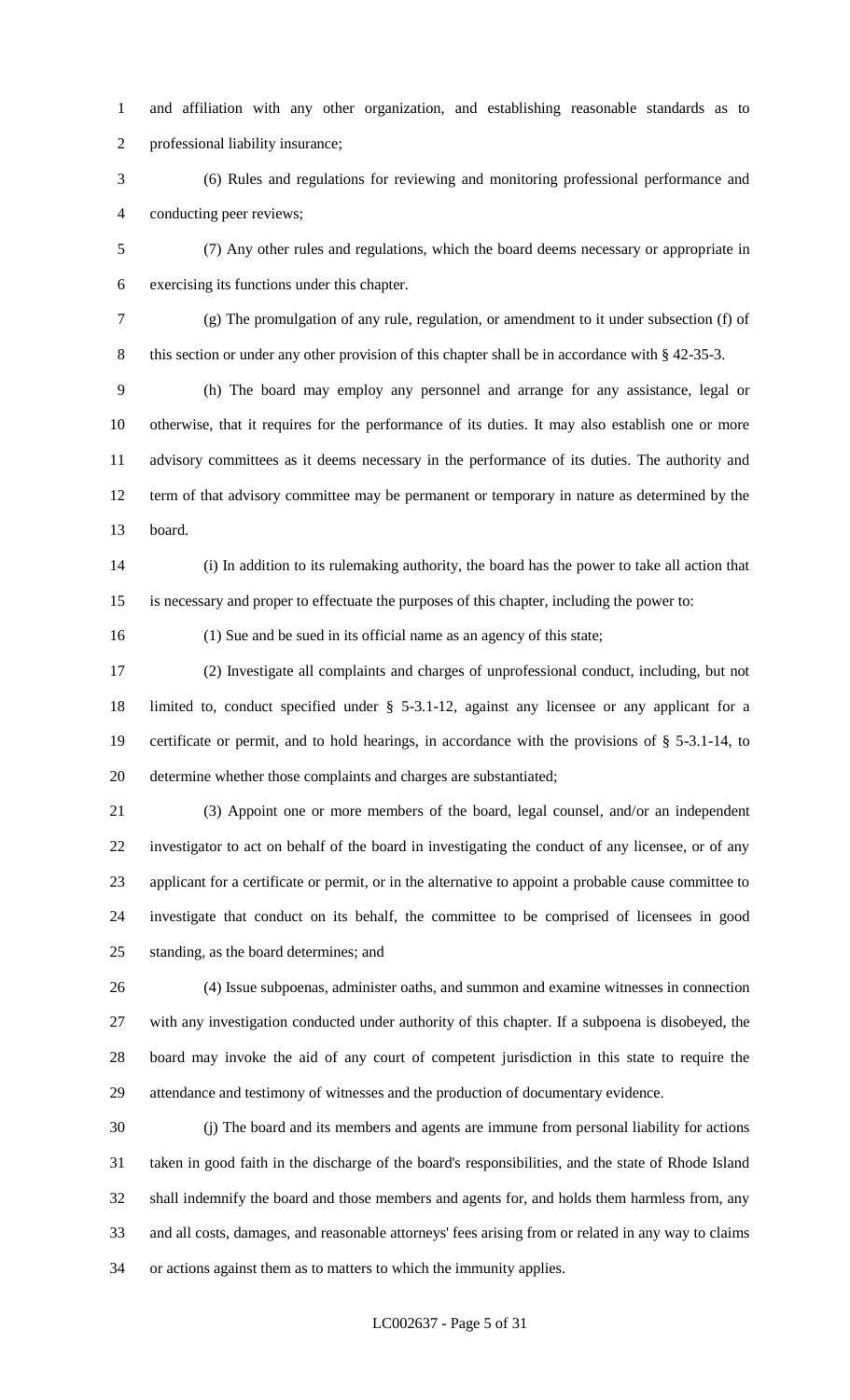(k) The board shall adopt rules and regulations to implement substantial equivalency as

2 set forth in  $\S$  5-3.1-7(g).

 SECTION 4. Section 5-8-3 of the General Laws in Chapter 5-8 entitled "Engineers" is hereby amended to read as follows:

# **5-8-3. Board -- Creation -- Duties -- Composition -- Appointments -- Terms. --** (a)

 The duty of the board of engineers is to administer those provisions of this chapter that relate to the regulation of professional engineering and the registration of professional engineers.

 (b) Subject to the approval of the director, the board of engineers shall establish any rules and regulations for the conduct of its own proceedings, for examination of applicants, for registration of professional engineers and engineers-in-training, for continuing education requirements, for investigating complaints to the board and for governing the practice of engineering all that it deems appropriate.

 (c) (1) Members of the board are subject to the provisions of chapter 14 of title 36. The board consists of five (5) persons, who are appointed by the governor, and must have the qualifications required by § 5-8-4. Each member of the board shall receive a certificate of his or her appointment from the governor and shall file with the secretary of state his or her written oath or affirmation for the faithful discharge of his or her official duty. Appointments to the board shall be in the manner and for a period of time that the term of each member expires at a different 19 time. On the expiration of the term of any member, the governor shall in the manner previously provided appoint for a term of five (5) years a registered professional engineer having the qualifications required in § 5-8-4. A member may be reappointed to succeed himself or herself, but shall not serve more than two (2) full consecutive terms. Each member may hold office until the expiration of the term for which appointed or until a successor has been appointed and has qualified.

 (2) The board shall designate and establish a system of registration by discipline not later than December 31, 1994, and shall subsequently administer that registration system.

- (3) The registration system shall provide, at a minimum, for the registration of:
- 28 (i) Civil engineers;
- (ii) Chemical engineers;
- (iii) Electrical engineers;
- (iv) Mechanical engineers;
- (v) Structural engineers;
- (vi) Environmental engineers; and
- (vii) Fire protection engineers.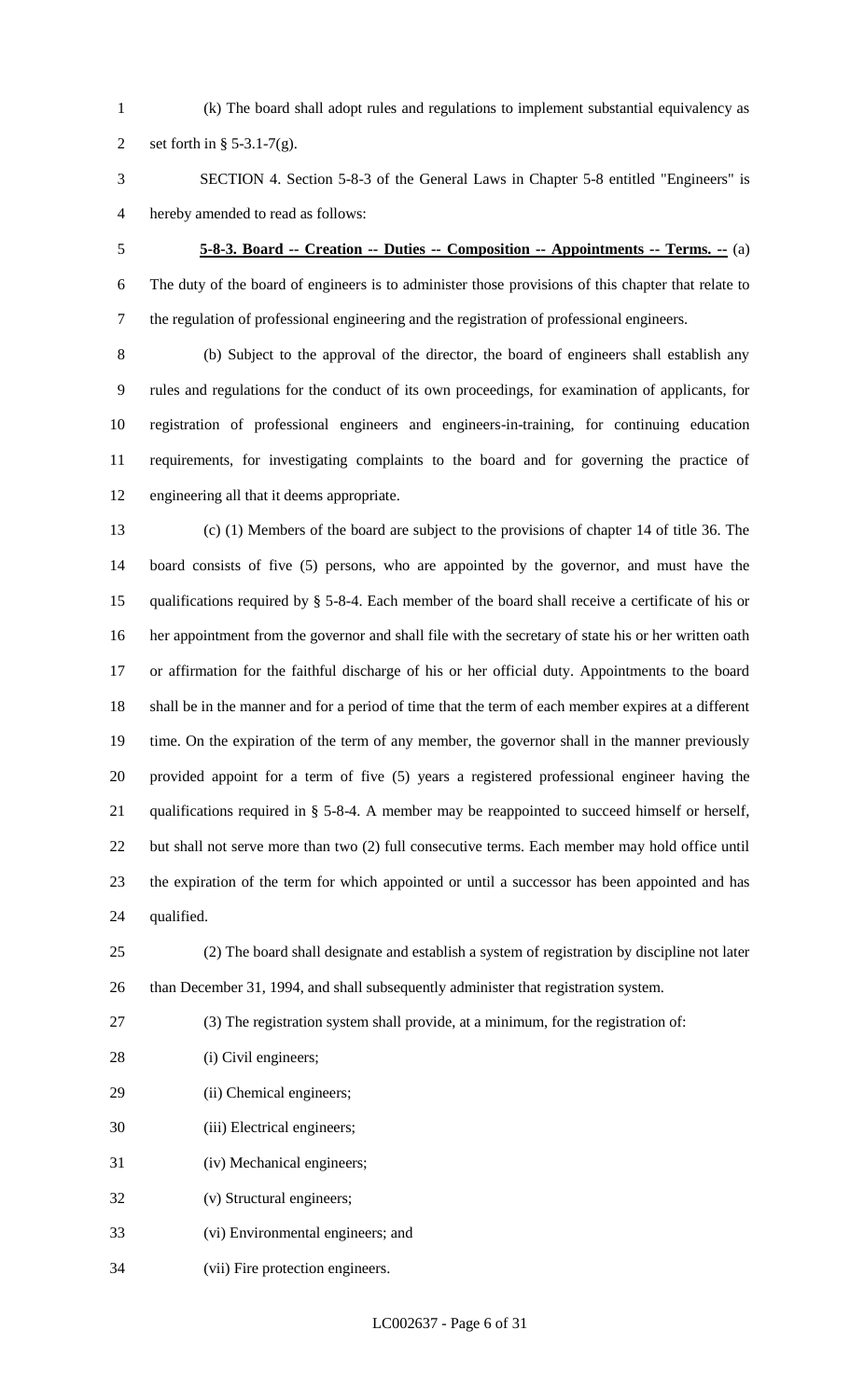| $\mathbf{1}$   | (4) The board may establish additional classifications by rule and regulation subject to              |
|----------------|-------------------------------------------------------------------------------------------------------|
| $\overline{2}$ | the approval of the director.                                                                         |
| 3              | (5) Classification of disciplines shall conform to the standards established by the                   |
| $\overline{4}$ | NCEES. Nothing in this section shall be construed to limit the registration of a qualified applicant  |
| $\mathfrak{S}$ | to only one discipline.                                                                               |
| 6              | (d) The board shall annually provide a written report to the director of the department of            |
| $\tau$         | business regulation presenting a summary of all fees collected, a list of all individuals registered, |
| 8              | a summary of all disciplinary actions taken, and the disposition of all complaints made to the        |
| 9              | board. After reviewing the board's report, the director shall submit a copy of the report with his or |
| 10             | her comments on the performance of the board, its compliance with this chapter and the director's     |
| 11             | recommendations, to the governor, the general assembly, and the board.                                |
| 12             | SECTION 5. Sections 5-8.1-8, 5-8.1-10 and 5-8.1-11 of the General Laws in Chapter 5-                  |
| 13             | 8.1 entitled "Land Surveyors" are hereby amended to read as follows:                                  |
| 14             | 5-8.1-8. Board of registration for professional land surveyors -- Records and                         |
| 15             | <b>reports.</b> -- (a) The board of land surveyors shall keep a record of its proceedings and of all  |
| 16             | applications for registration, which applications shall show:                                         |
| 17             | (1) Name, date of birth, and last known address of each applicant;                                    |
| 18             | (2) Date of the application;                                                                          |
| 19             | (3) The last known place of business of the applicant;                                                |
| 20             | (4) The education, experience and other qualifications of the applicant;                              |
| 21             | (5) The type of examination administered;                                                             |
| 22             | (6) Whether or not the applicant was accepted or rejected;                                            |
| 23             | (7) Whether or not a certificate of registration was granted;                                         |
| 24             | (8) The date of action of the board; and                                                              |
| 25             | (9) Any other information that the board deems appropriate.                                           |
| 26             | (b) Board records and papers of the following classes are of a confidential nature and are            |
| 27             | not public records:                                                                                   |
| 28             | (1) Examination material for examinations not yet given;                                              |
| 29             | (2) File records of examination problem solutions;                                                    |
| 30             | (3) Letters of inquiry and references concerning applicants;                                          |
| 31             | (4) Completed board inquiry forms concerning applicants;                                              |
| 32             | (5) Investigatory files where any investigation is still pending; and                                 |
| 33             | (6) All other materials of like nature.                                                               |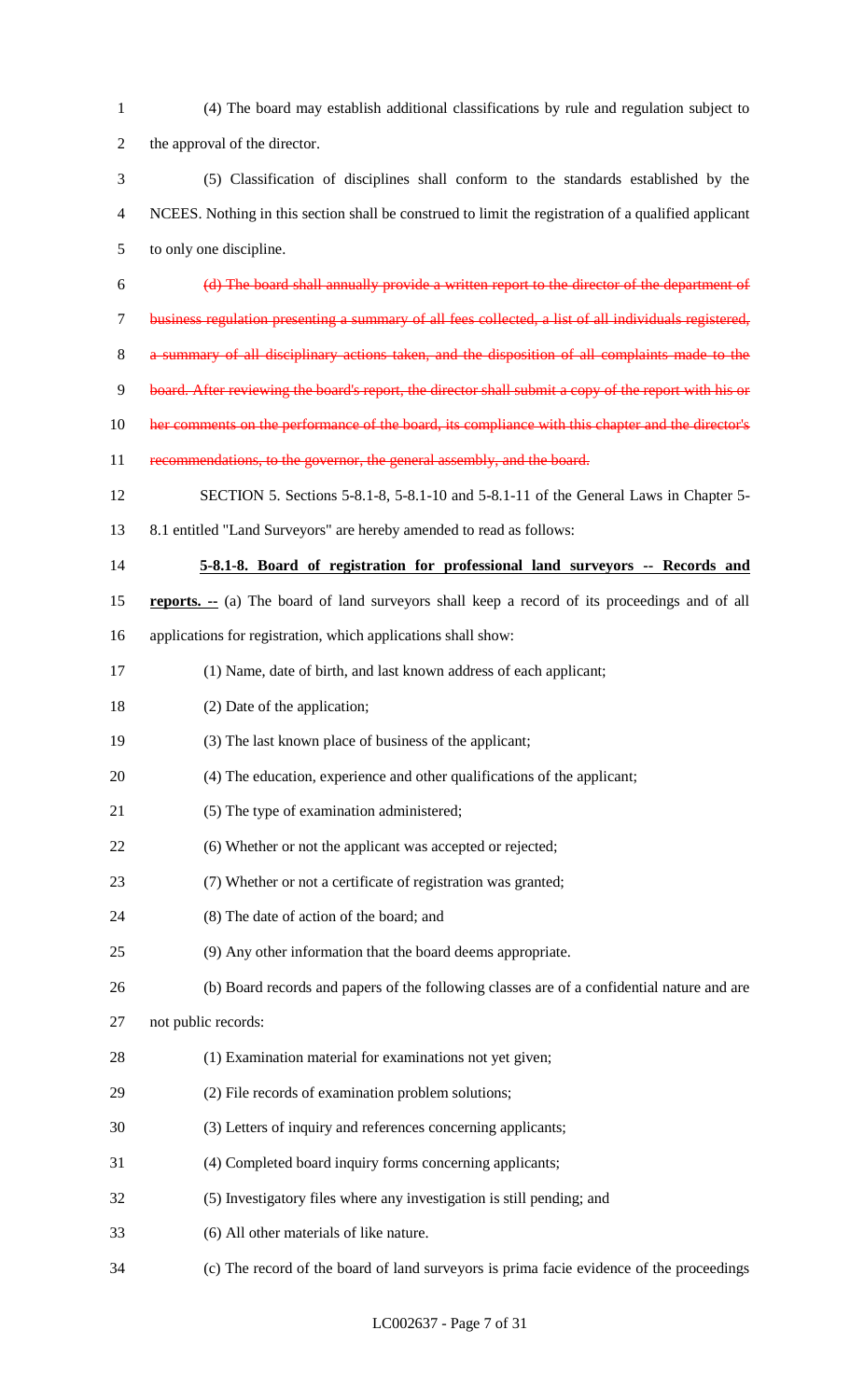of the board and a certified transcript by the board is admissible in evidence with the same force and effect as if the original were produced.

 (d) A complete roster showing the names and last known addresses of all registered professional land surveyors and surveyors-in-training and any sole proprietorship, partnership, limited liability partnership, corporation or limited liability company receiving a certificate of authorization shall be available on the board's website compiled by the board of land surveyors once each year, or at intervals as established by board regulations. Copies of this roster shall be 8 placed on file with the secretary of state and may be mailed to each person listed in the roster and, in addition, may be distributed or sold to the public.

# **5-8.1-10. Board of registration for professional land surveyors--Issuance and**

**renewal of certificates.** -- (a) Surveyors previously registered. - Each land surveyor holding a certificate of registration under the laws of this state as previously in effect shall be deemed registered as a professional land surveyor under this chapter.

 (b) Surveyors-in-training previously registered. - Each surveyor-in-training previously enrolled under the laws of this state as previously in effect shall be deemed enrolled under this chapter.

 (c) Certificates of registration. - With the assistance of the department, the board of land surveyors shall issue a certificate of registration upon payment of the registration fee as provided for in this chapter to any applicant, who, in the judgment of the board, has met the requirements of this chapter. Enrollment cards are issued to those who qualify as surveyors-in-training. The certificate of registration shall:

(1) Carry the designation "professional land surveyor";

(2) Show the full name of the registrant, without any titles;

(3) Have a serial number; and

(4) Be signed by both the chairperson and secretary of the board of land surveyors.

 (d) Effect of certification. - The issuance of a certificate of registration by the board of land surveyors is prima facie evidence that the person named in the certificate is entitled to all rights and privileges of a professional land surveyor while the certificate of registration remains unrevoked or unexpired.

 (e) Expiration and renewals. - Certificates of registration that expire are invalid, rendering practice authorized on the basis of that certificate illegal. It is the duty of the board of land surveyors to notify every person registered under this chapter of the date of the expiration of his or her certificate and the amount of the fee required for its renewal. That notice shall be mailed to the registrant at his or her last known address at least one month in advance of the date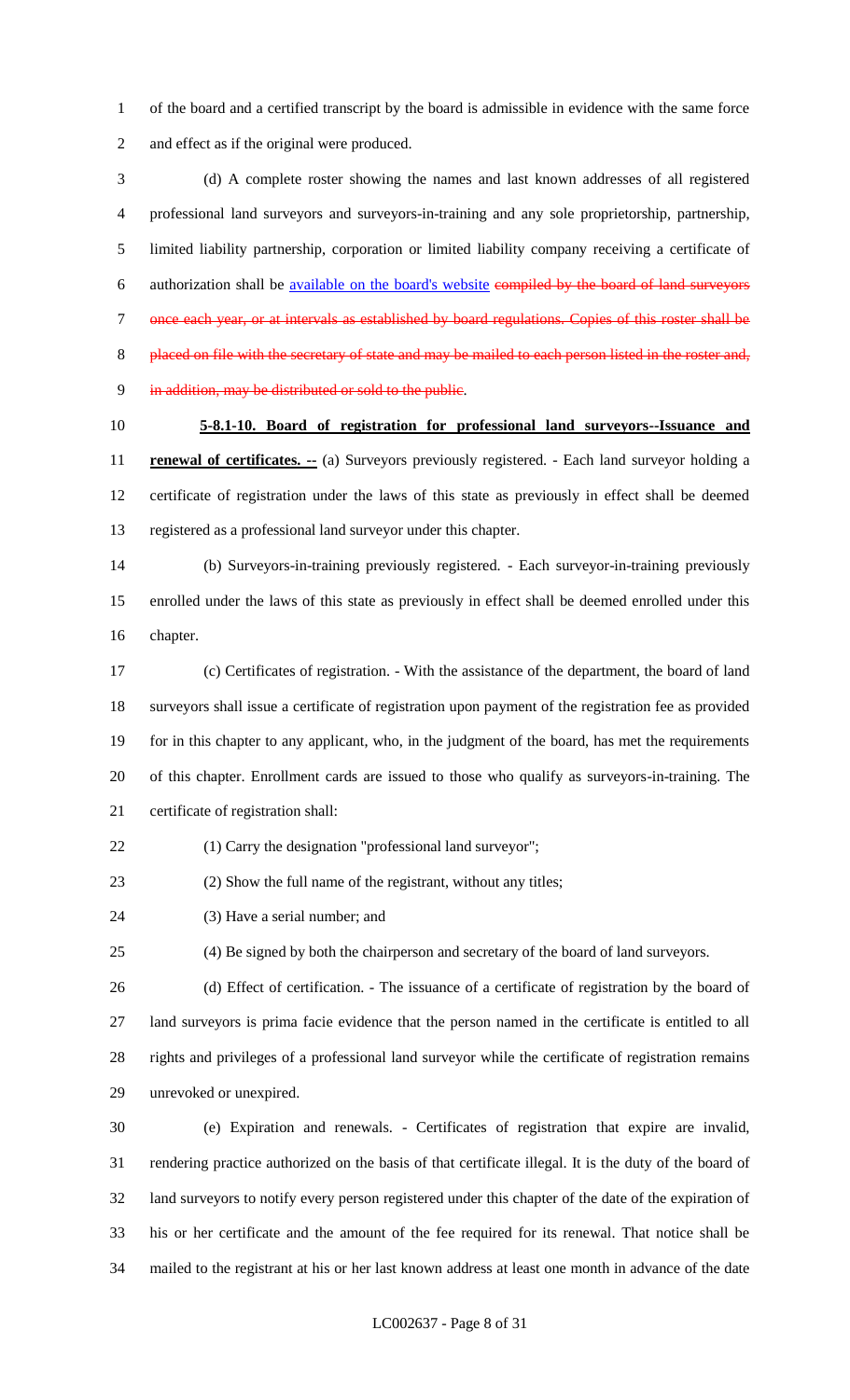of the expiration of that certificate and it is the responsibility of each person registered under this chapter to renew his or her certificate of registration prior to its expiration. Renewal may be effected at any time prior to or during the month of June of each odd-numbered year (meaning biennially) commencing in year 2003 (provided, that any said renewal shall be post-marked no later than June 30th in that year in order to be valid), or at any other time that the law provides for, by the payment of the fee required by this chapter. Renewal of an expired certificate may be effected, with the director's approval, within a period of four (4) years, provided, that evidence is submitted to the board of land surveyors attesting to the continued competence and good character of the applicant. The amount to be paid for the renewal of a certificate after the date of expiration shall be double the regular fee. In the event renewal is not made before the end of the second year, the board of land surveyors may require any re-examination that it deems appropriate and the amount to be paid for the renewal shall be as stated in this section.

 (f) Lapsed certificates. - Any registrant who allows his or her certificate of registration to lapse for more than four (4) years shall reapply for registration in accordance with the requirements stated in § 5-8.1-9.

16 (g) Re-issuance of certificate. A duplicate certificate of registration, to replace any 17 certificate lost, destroyed, or mutilated may be issued by the board of land surveyors upon 18 payment of the fee required by § 5-8.1-11.

19 (h) Any party aggrieved by the board's decision regarding license issuance or renewal may, within ten (10) days of the decision, appeal the matter to the director by submitting a written request for a formal hearing to be conducted in accordance with the provisions of § 5-8.1-15.

 **5-8.1-11. Board of registration for professional land surveyors -- Fees -- Payment and disposition.** -- (a) The fees paid by an applicant for filing an application for examination, or 24 for renewal<del>, or for issuance of a duplicate certificate</del> shall be determined by the board and shall not exceed one hundred eighty dollars (\$180) per year plus any administrative costs associated 26 with an application for examination, reexamination, or annual renewal, or duplicate certificate. The administrative costs shall be determined by the board. All revenues received pursuant to this section shall be deposited as general revenues.

 (b) The fees paid by an applicant for the examination, for reexamination, or for renewal of any expired certificate shall be determined by the board to cover the direct expenses associated with administering the examination, reexamination, or the renewal of an expired certificate.

 SECTION 6. Section 5-20.5-11 of the General Laws in Chapter 5-20.5 entitled "Real Estate Brokers and Salespersons" is hereby amended to read as follows:

**5-20.5-11. Fees and license renewals. --** (a) The following fees shall be charged by the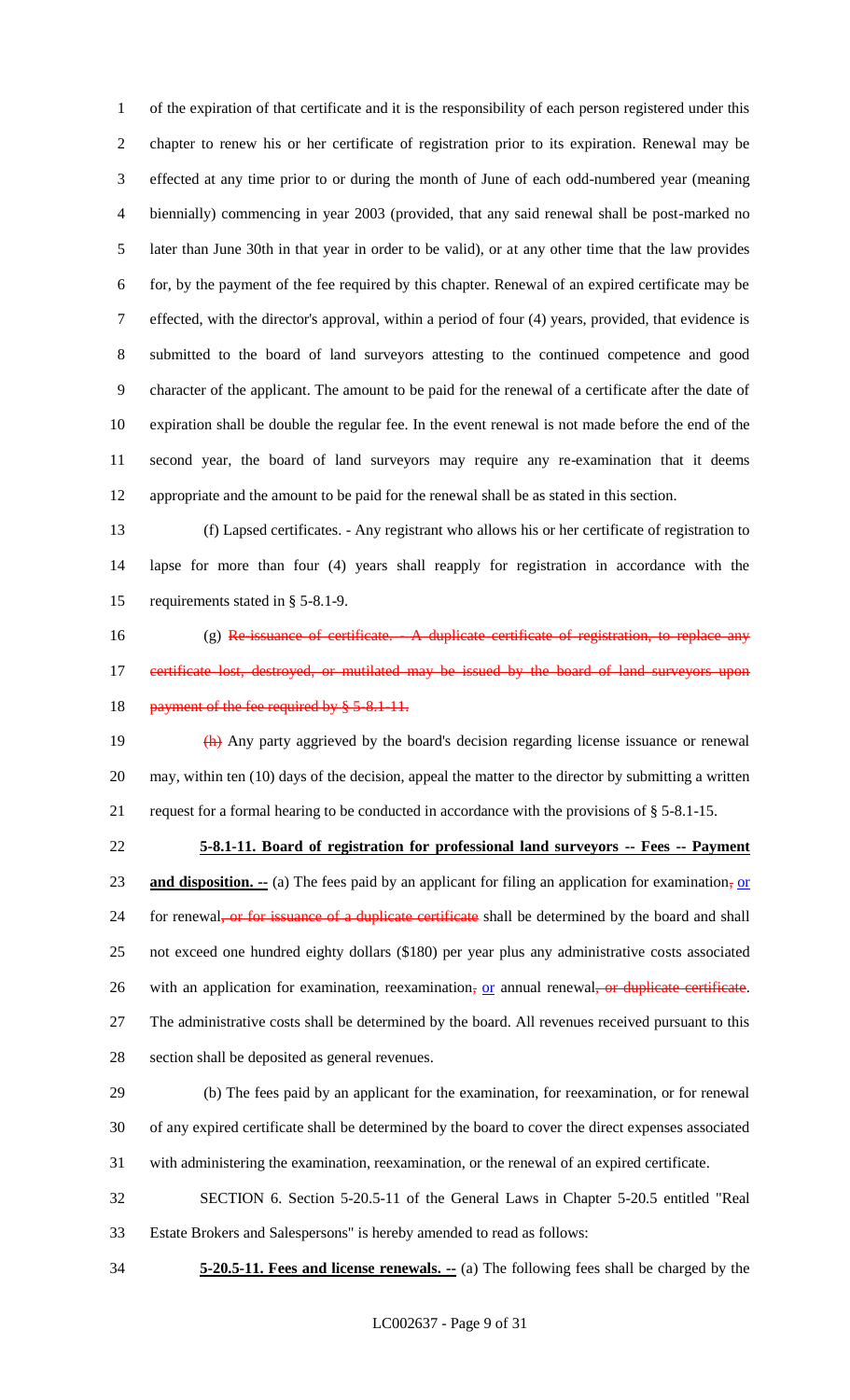director:

(1) For each application, a fee of ten dollars (\$10.00);

 (2) For each examination a fee, the cost of which is limited to the charge as designated by the appropriate testing service's contract with the department of business regulation;

 (3) For each original broker's license issued, a fee of eighty-five dollars (\$85.00) per annum for the term of the license and for each annual renewal of the license, a fee of eighty-five dollars (\$85.00) per annum for the term of renewal. The total fees for the term of initial licensure and of renewal must be paid at the time of application for the license;

 (4) For each original salesperson's license issued, a fee of sixty-five dollars (\$65.00) per annum for the term of the license and for each renewal of the license, a fee of sixty-five dollars (\$65.00) per annum for the term of the license. The total fees for the term of initial licensure and of renewal must be paid at the time of application for the license.

 (5) For each change from one broker to another broker by a salesperson, or a broker, a fee of twenty-five dollars (\$25.00), to be paid by the salesperson or the broker;

(6) For each duplicate license, where a license is lost or destroyed and affidavit is made

16 of that fact, a fee of twenty-five dollars (\$25.00);

17 (7) For each duplicate pocket card, where the original pocket card is lost or destroyed 18 and affidavit is made of that fact, a fee of twenty-five dollars (\$25.00);

19  $\left(\frac{8}{6}\right)$  For each broker's license reinstated after its expiration date, a late fee of one 20 hundred dollars (\$100), in addition to the required renewal fee;

21  $(9)(7)$  For each salesperson's license reinstated after its expiration date, a late fee of one hundred dollars (\$100) in addition to the required renewal fee.

 (b) Every licensed real estate broker and salesperson who desires to renew a license for the succeeding year term shall apply for the renewal of the license upon a form furnished by the director and containing information that is required by the director. Any renewal of a license is subject to the same provisions covering issuance, suspension, and revocation of any license originally issued. At no time shall any license be renewed without examination if the license has expired beyond a period of one year.

 SECTION 7. Sections 5-51-11 and 5-51-14 of the General Laws in Chapter 5-51 entitled "Rhode Island State Board of Examiners of Landscape Architects" are hereby amended to read as follows:

 **5-51-11. Duplicate licenses -- Seals -- Rubber stamps. -- Seals -- Rubber stamps. --** (a) Only one certificate of registration or license shall be issued to a licensed landscape architect. A duplicate certificate may be issued by the board should the original certificate be lost or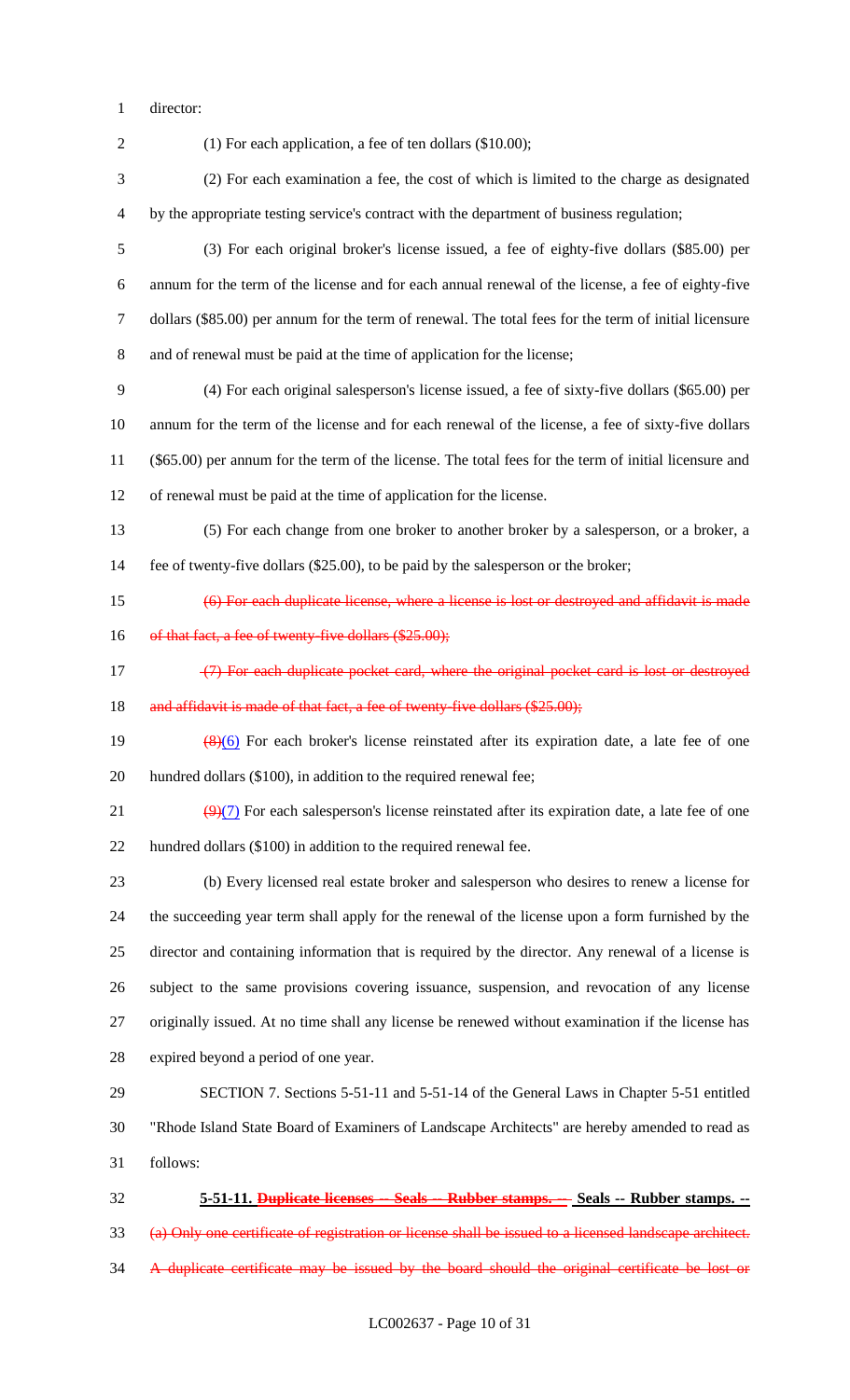damaged. Applications for a duplicate certificate shall be submitted to the board office. The

required fee must be submitted with the application for a duplicate certificate.

 $\frac{(\mathbf{b})(\mathbf{a})}{(1)}$  For the purpose of signing all final drawings, plans, specifications, reports, and other contract documents, each licensed landscape architect shall obtain an individual seal, and a rubber stamp (a facsimile of the seal) to be used on documents prepared by him or her, or under his or her supervision.

 (2) Firms consisting of more than one licensed landscape architect may use a single seal identifying a partner (if a partnership or limited liability partnership), officer, or director (if a corporation) or a member or manager (if a limited liability company) as being personally responsible for the professional services provided.

 (3) The board shall furnish a copy of the authorized seal from which the applicant can have a seal and stamp made.

13  $\left(\frac{e}{b}\right)$  The application of the seal impression, to the first sheet of bound sets of drawings (with index of drawings included), title page of specifications, and to other drawings and contract documents shall constitute the registered landscape architect stamp.

16  $(d)(c)$  The rubber stamp may be applied on all tracings to produce legible reproduction on all copies or prints made from the tracings. This provision does not in any manner modify the requirements of this section.

**5-51-14. Fees. --** The following is the schedule of fees to be charged by the board:

 (1) The fees to be paid by an applicant for examination or reexamination to determine his or her fitness to receive a certificate of registration shall be determined by the board so as to cover expenses associated with administering and evaluating the examination or reexamination.

 (2) The fee to be paid for the restoration of an expired certificate of registration shall not exceed one hundred fifty dollars (\$150) for every year or portion of a year the applicant has been

delinquent, plus a penalty of twenty-five dollars (\$25.00).

 (3) The fee to be paid upon the renewal of a certificate of registration shall not exceed one hundred fifty dollars (\$150).

 (4) The fee to be paid by an applicant for a certificate of registration who is a landscape architect registered or licensed under the laws of another state under § 5-51-7, shall not exceed one hundred eighty dollars (\$180).

 (5) The fee to be paid by an applicant for a certificate of registration who qualifies and is a resident of this state is thirty-six dollars (\$36.00).

(6) The fee to be paid for a duplicate certificate is thirty-six dollars (\$36.00).

 $\frac{(7)(6)}{11}$  The initial fee for a certificate of authorization shall not exceed one hundred fifty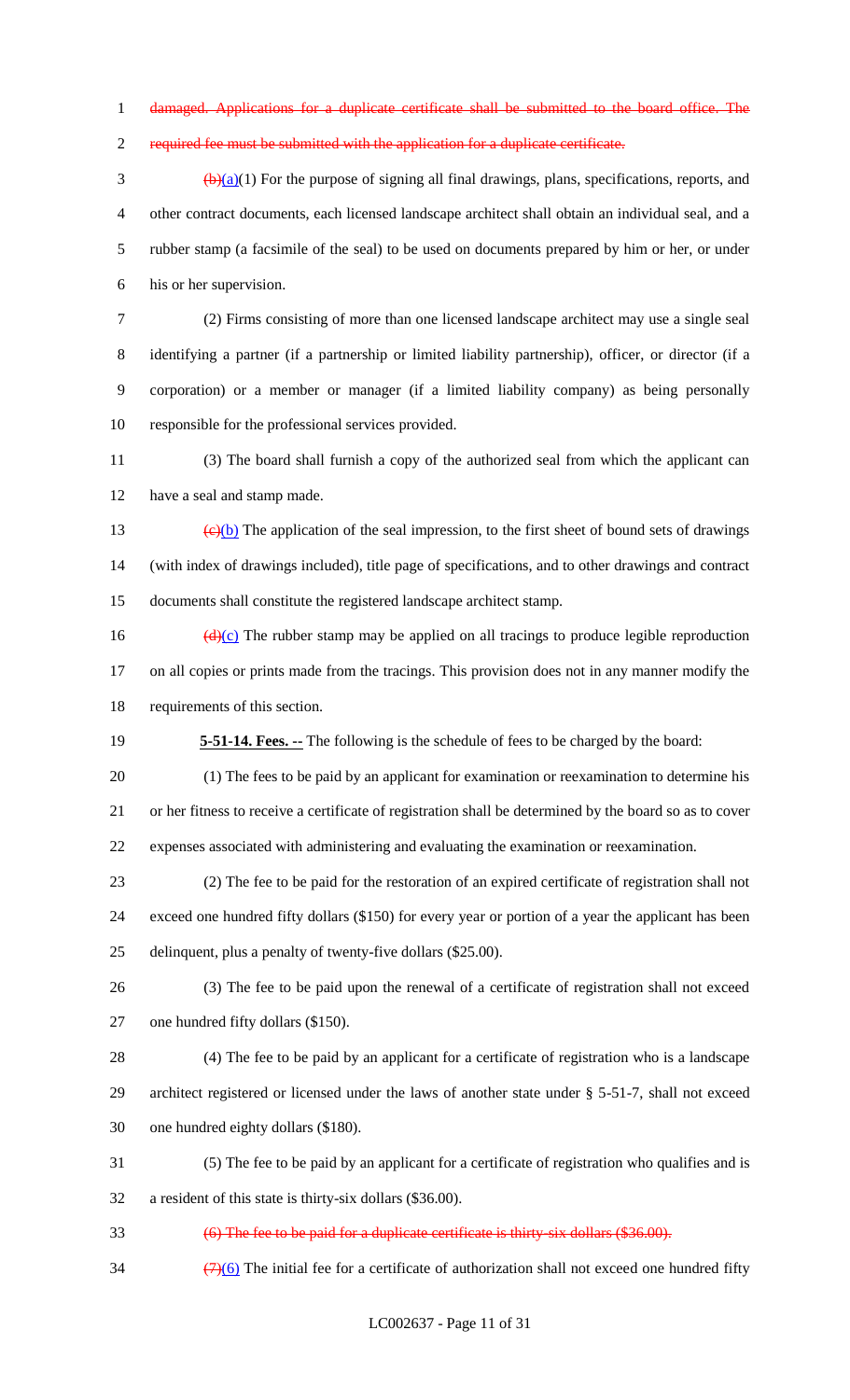dollars (\$150).

2  $\frac{8(7)}{8}$  The annual renewal fee for a certificate of authorization is sixty dollars (\$60.00).

 $\frac{9(8)}{2}$  The fee to be paid for the reinstatement of an expired certificate of authorization is sixty dollars (\$60.00) for every year or portion of a year the applicant has been delinquent, plus a penalty of twenty-five dollars (\$25.00).

6  $(10)(9)$  All fees received by the board shall be deposited as general revenues.

SECTION 8. Section 5-58-1 of the General Laws in Chapter 5-58 entitled "Auctioneers"

is hereby amended to read as follows:

 **5-58-1. Licensing of auctioneers and apprentices. --** (a) Any person desiring to hold an auctioneer's license or apprentice auctioneer's permit shall make written application for that license or permit on appropriate forms provided by the director of the department of business regulations. Each applicant shall be a person who has a good reputation for honesty, truthfulness, and fair dealing; good moral character, and is competent and financially qualified to conduct the business of an auctioneer or apprentice all of which may be considered by the director along with any other information the director deems appropriate in determining whether the granting of the application is in the public interest. Other information deemed appropriate includes, but is not limited to, a criminal records check. The director shall process the criminal records check for all resident applicants for an auctioneer's license. Non-resident applicants for an auctioneer's license shall apply to the bureau of criminal identification of the state police for a nationwide criminal records check. The bureau of criminal identification of the state police shall forward the results of the criminal records check to the director. The director may deny any application for a license if the director finds, based upon the results of the criminal records check, that the applicant has been convicted of a felony. Each application for an auctioneer, apprentice auctioneer, or nonresident auctioneer's license shall be accompanied by an application fee of ten dollars (\$10.00).

 (b) Prior to the taking of the examination, each applicant shall pay an examination fee in an amount to be established by the director of business regulation. Each applicant granted an auctioneer's license shall pay a licensing fee of two hundred dollars (\$200) per annum. Each nonresident auctioneer applicant granted a license shall pay a licensing fee of three hundred dollars (\$300) per annum. Each applicant granted an apprentice auctioneer permit shall pay a 30 permit fee of twenty dollars (\$20.00) per annum. There is a five dollar (\$5.00) charge for issuance of a duplicate license or permit to replace a lost, damaged, or destroyed original or renewal 32 license or permit. Fees for the replacement and for an original or renewal license or permit shall be paid into the general fund. The director shall promulgate rules and regulations mandating the term of the license or permit for each category of license or permit issued pursuant to this chapter.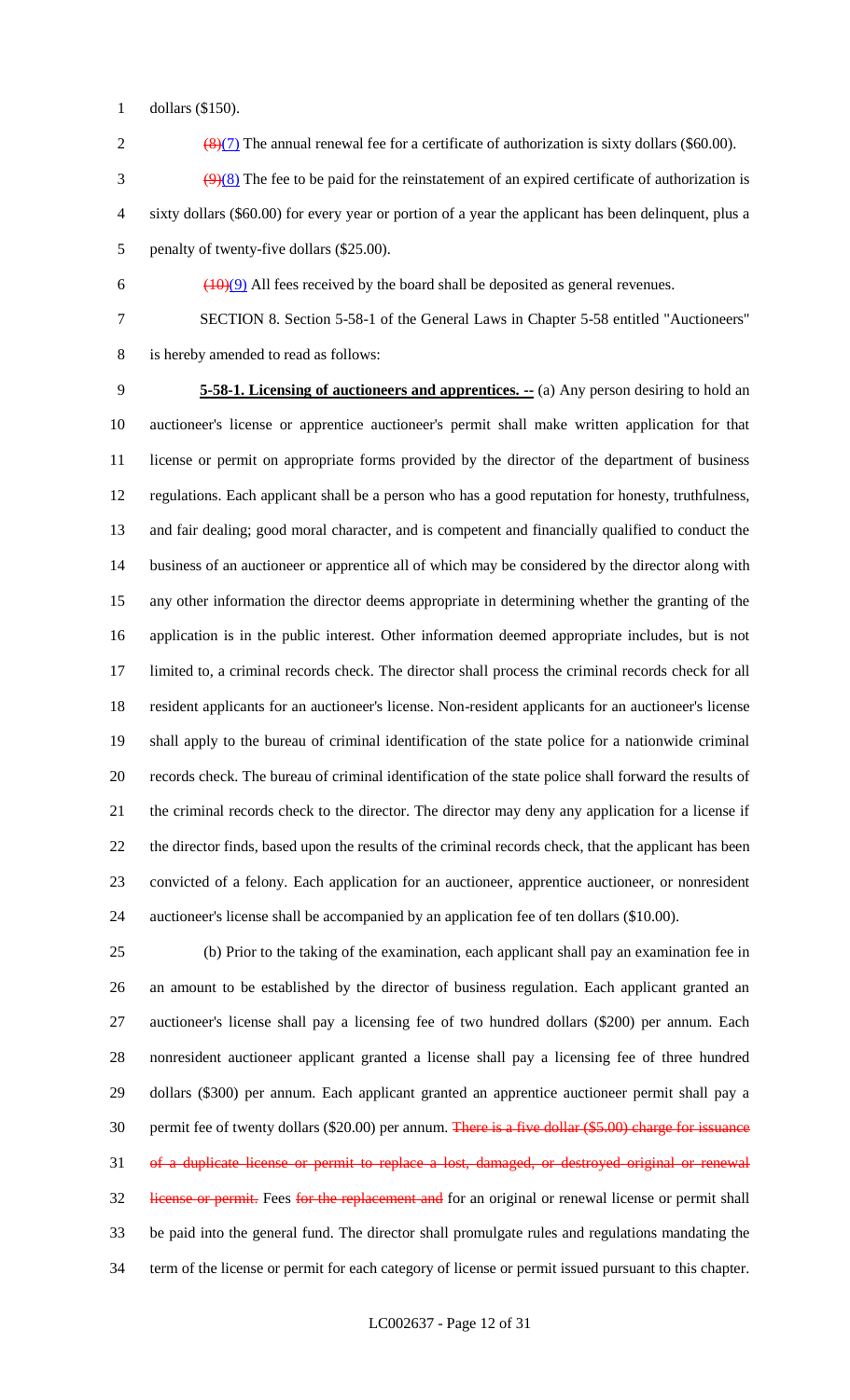No license or permit shall remain in force for a period in excess of three (3) years. The fee for the initial license or renewal shall be determined by multiplying the per annum fee by the number of years in the term of license or renewal. The entire fee for the full term of licensure must be paid in full prior to issuing the renewal or initial license.

- SECTION 9. Section 19-4-9 of the General Laws in Chapter 19-4 entitled "Regulatory
- Oversight" is hereby amended to read as follows:
- 

**19-4-9. Reports to general assembly. --** The director shall report annually to the general

8 assembly the condition of make available, by electronic means, the annual reports filed by all

9 financial institutions and credit unions regulated by him or her, with any recommendations as he

- 10 or she may deem proper and shall provide such reports to members of the public and general
- 11 assembly upon request.
- SECTION 10. Section 19-14-1 of the General Laws in Chapter 19-14 entitled "Licensed Activities" is hereby amended to read as follows:

 **19-14-1. Definitions. [Effective July 1, 2015.] --** Unless otherwise specified, the following terms shall have the following meanings throughout chapters 14, 14.1, 14.2, 14.3, 14.4, 14.6, 14.8, 14.10, and 14.11 of this title:

 (1) "Check" means any check, draft, money order, personal money order, or other instrument for the transmission or payment of money. For the purposes of check cashing, travelers checks or foreign denomination instruments shall not be considered checks. "Check cashing" means providing currency for checks;

 (2) "Deliver" means to deliver a check to the first person who, in payment for the check, makes, or purports to make, a remittance of, or against, the face amount of the check, whether or not the deliverer also charges a fee in addition to the face amount and whether or not the deliverer signs the check;

 (3) "Electronic money transfer" means receiving money for transmission within the United States or to locations abroad by any means including, but not limited to, wire, facsimile, or 27 other electronic transfer system;

 (4) (i) "Lender" means any person who makes or funds a loan within this state with the person's own funds, regardless of whether the person is the nominal mortgagee or creditor on the instrument evidencing the loan;

- (ii) A loan is made or funded within this state if any of the following conditions exist:
- (A) The loan is secured by real property located in this state;
- (B) An application for a loan is taken by an employee, agent, or representative of the lender within this state;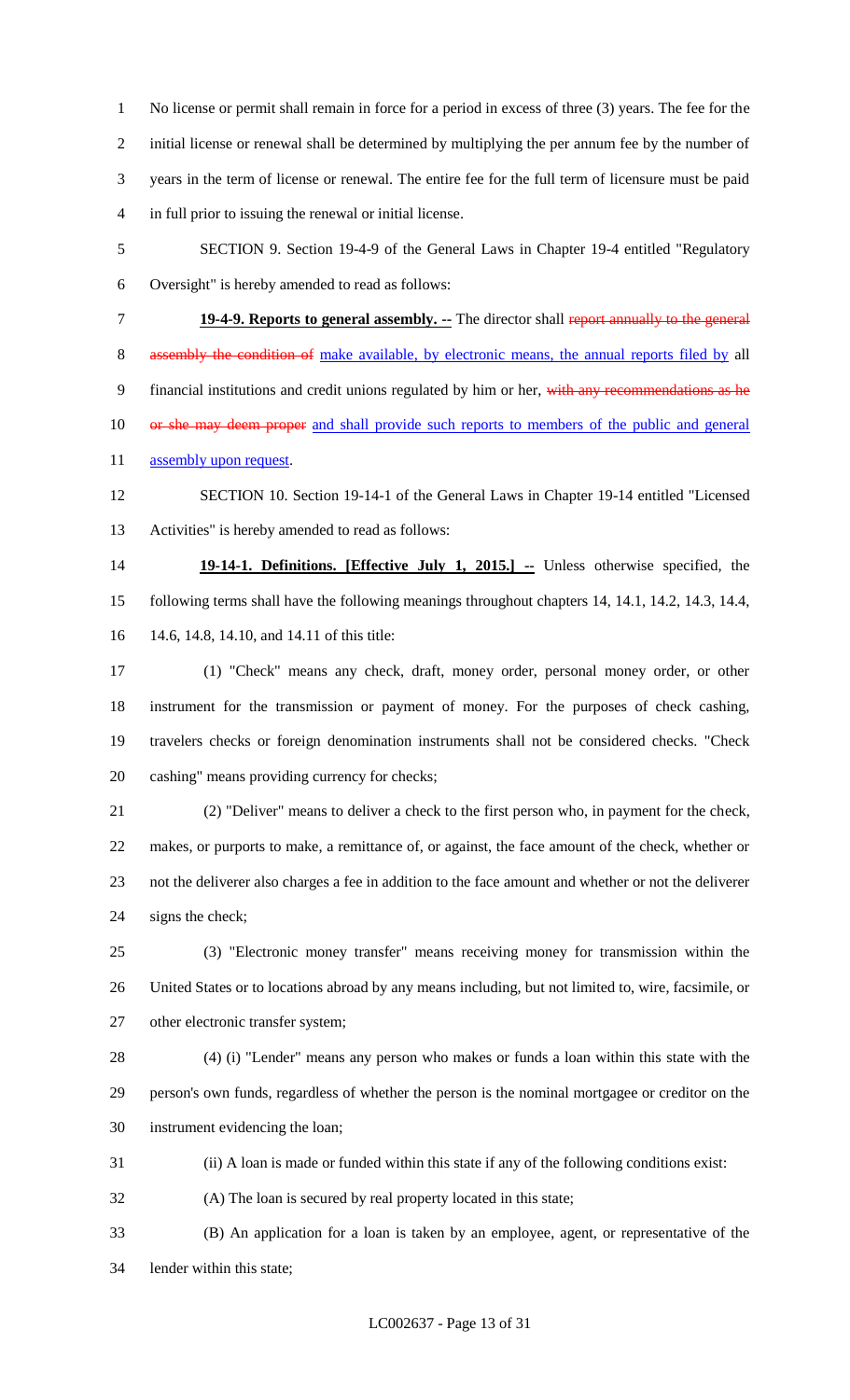(C) The loan closes within this state;

|  | (D) The loan solicitation is done by an individual with a physical presence in this state; |
|--|--------------------------------------------------------------------------------------------|
|  |                                                                                            |

(E) The lender maintains an office in this state.

 (iii) The term "lender" shall also include any person engaged in a transaction whereby the person makes or funds a loan within this state using the proceeds of an advance under a line of credit over which proceeds the person has dominion and control and for the repayment of which the person is unconditionally liable. This transaction is not a table-funding transaction. A person is deemed to have dominion and control over the proceeds of an advance under a line of credit used to fund a loan regardless of whether:

 (A) The person may, contemporaneously with, or shortly following, the funding of the loan, assign or deliver to the line of credit lender one or more loans funded by the proceeds of an advance to the person under the line of credit;

 (B) The proceeds of an advance are delivered directly to the settlement agent by the line-of-credit lender, unless the settlement agent is the agent of the line-of-credit lender;

(C) One or more loans funded by the proceeds of an advance under the line-of-credit is

purchased by the line of credit lender; or

(D) Under the circumstances, as set forth in regulations adopted by the director, or the

director's designee, pursuant to this chapter;

- (5) "Licensee" means any person licensed under this chapter;
- (6) "Loan" means any advance of money or credit including, but not limited to:
- 22 (i) Loans secured by mortgages;
- (ii) Insurance premium finance agreements;
- (iii) The purchase or acquisition of retail installment contracts or advances to the holders

of those contracts;

- (iv) Educational loans;
- (v) Any other advance of money; or

 (vi) Any transaction such as those commonly known as "payday loans," "payday advances," or "deferred-presentment loans," in which a cash advance is made to a customer in exchange for the customer's personal check, or in exchange for the customer's authorization to debit the customer's deposit account, and where the parties agree either, that the check will not be cashed or deposited, or that customer's deposit account will not be debited, until a designated future date.

(7) "Loan broker" means any person who, for compensation or gain, or in the expectation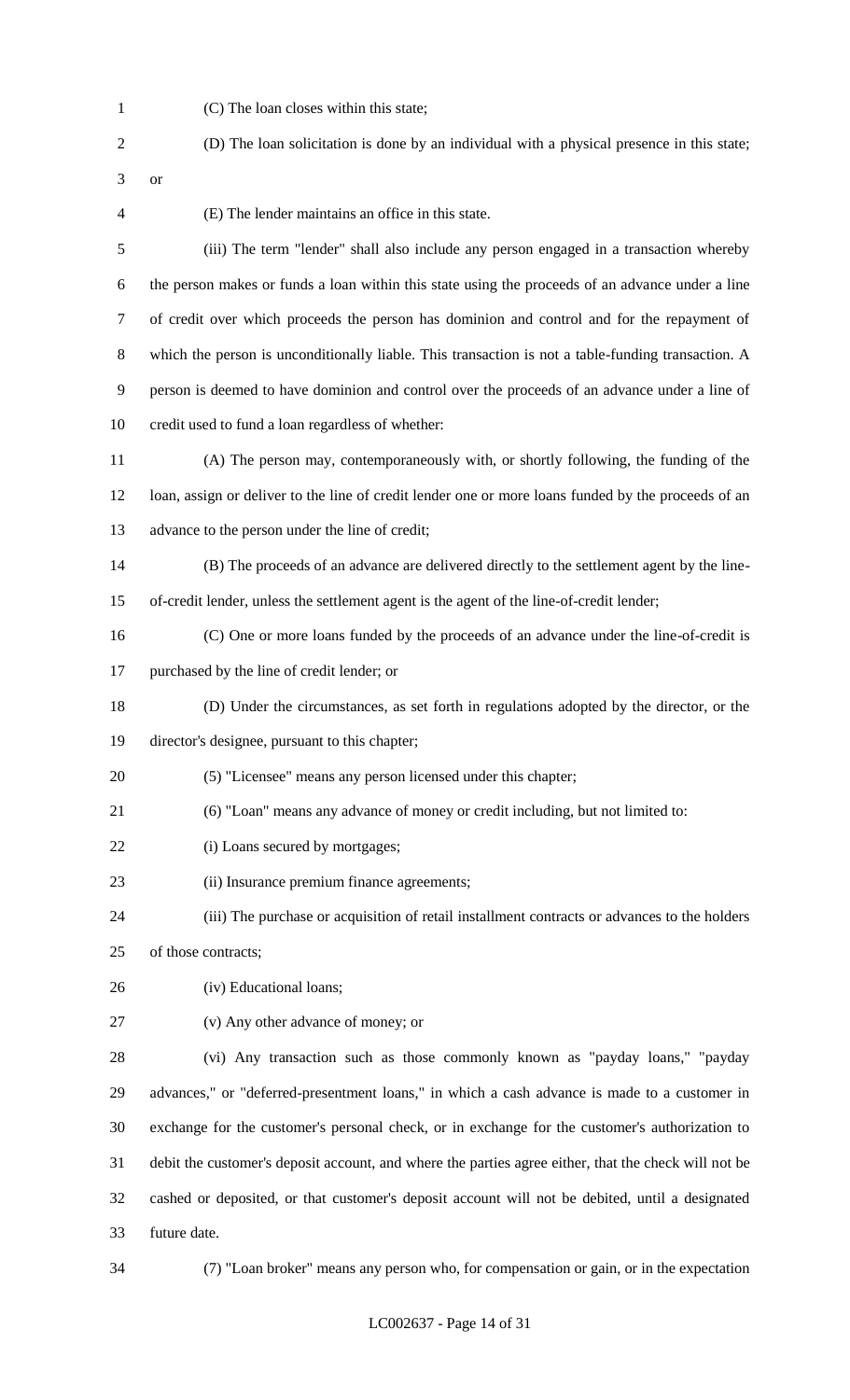of compensation or gain, either directly or indirectly, solicits, processes, negotiates, places, or sells a loan within this state for others in the primary market, or offers to do so. A loan broker shall also mean any person who is the nominal mortgagee or creditor in a table-funding transaction. A loan is brokered within this state if any of the following conditions exist:

(i) The loan is secured by real property located in this state;

- (ii) An application for a loan is taken or received by an employee, agent, or representative of the loan broker within this state;
- 

(iii) The loan closes within this state;

- (iv) The loan solicitation is done by an individual with a physical presence in this state;
- or

(v) The loan broker maintains an office in this state.

 (8) "Personal money order" means any instrument for the transmission or payment of money in relation to which the purchaser or remitter appoints, or purports to appoint, the seller as his or her agent for the receipt, transmission, or handling of money, whether the instrument is signed by the seller, or by the purchaser, or remitter, or some other person;

 (9) "Primary market" means the market in which loans are made to borrowers by lenders, whether or not through a loan broker or other conduit;

 (10) "Principal owner" means any person who owns, controls, votes, or has a beneficial interest in, directly or indirectly, ten percent (10%) or more of the outstanding capital stock and/or equity interest of a licensee;

- 21 (11) "Sell" means to sell, to issue, or to deliver a check;
- (12) "Small loan" means a loan of less than five thousand dollars (\$5,000), not secured by real estate, made pursuant to the provisions of chapter 14.2 of this title;

 (13) "Small-loan lender" means a lender engaged in the business of making small loans within this state;

 (14) "Table-funding transaction" means a transaction in which there is a contemporaneous advance of funds by a lender and an assignment by the mortgagee or creditor of 28 the loan to the lender;

- (15) "Check casher" means a person or entity that, for compensation, engages, in whole or in part, in the business of cashing checks;
- (16) "Deferred-deposit transaction" means any transaction, such as those commonly known as "payday loans," "payday advances," or "deferred-presentment loans," in which a cash advance is made to a customer in exchange for the customer's personal check or in exchange for the customer's authorization to debit the customer's deposit account and where the parties agree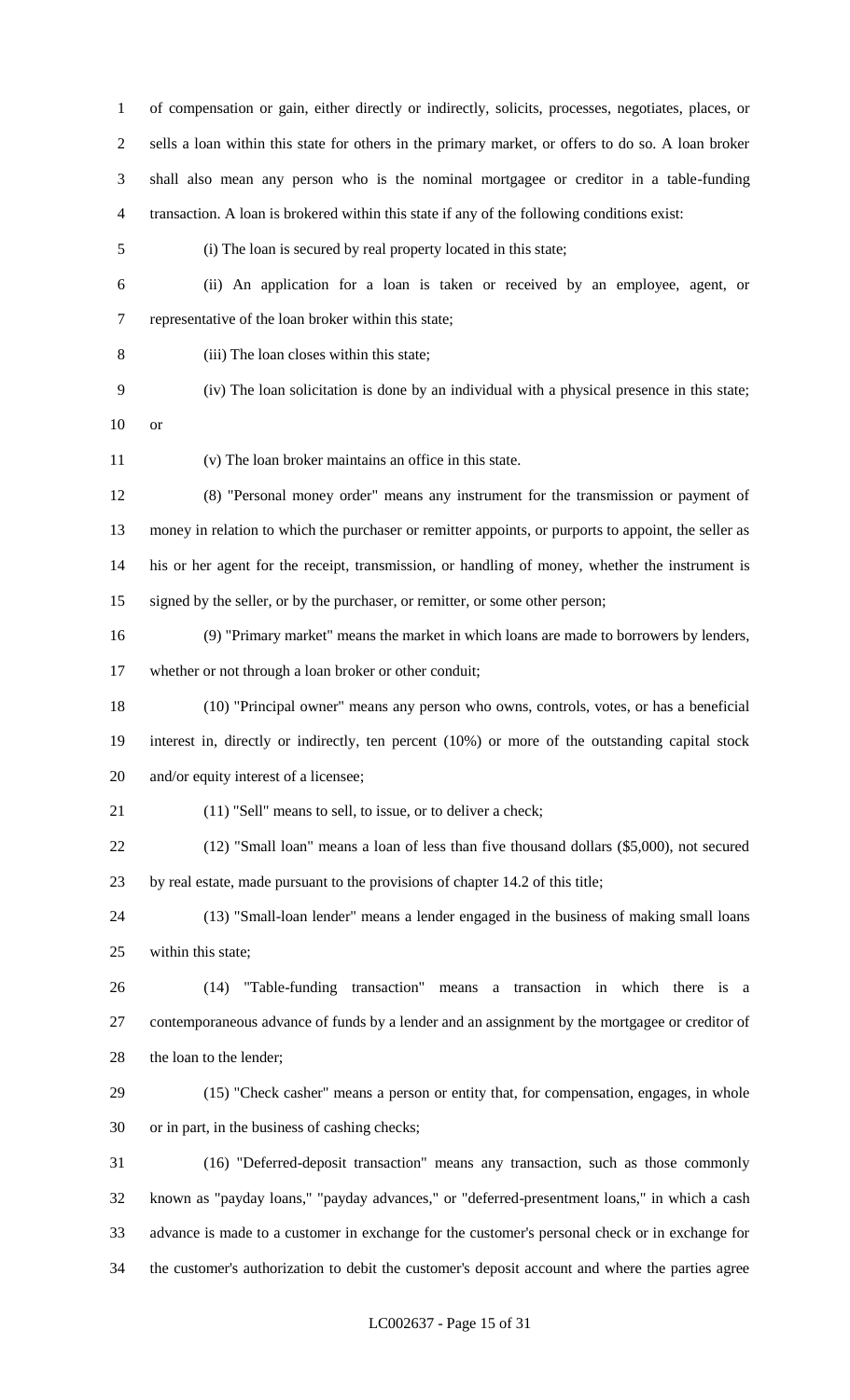either that the check will not be cashed or deposited, or that the customer's deposit account will not be debited until a designated future date;

 (17) "Insurance premium finance agreement" means an agreement by which an insured, or prospective insured, promises to pay to an insurance premium finance company the amount advanced, or to be advanced, under the agreement to an insurer or to an insurance producer, in payment of a premium, or premiums, on an insurance contract, or contracts, together with interest and a service charge, as authorized and limited by this title;

 (18) "Insurance premium finance company" means a person engaged in the business of making insurance premium finance agreements or acquiring insurance premium finance agreements from other insurance premium finance companies;

 (19) "Simple interest" means interest computed on the principal balance outstanding immediately prior to a payment for the actual number of days between payments made on a loan over the life of a loan;

 (20) "Nonprofit organization" means a corporation qualifying as a 26 U.S.C. § 501(c)(3) nonprofit organization, in the operation of which no member, director, officer, partner, employee, agent, or other affiliated person profits financially other than receiving reasonable salaries if applicable;

(21) "Mortgage loan originator" has the same meaning set forth in § 19-14.10-3(6);

 (22) "Mortgage loan" means a loan secured in whole, or in part, by real property located 20 in this state;

 (23) "Loan solicitation" shall mean an effectuation, procurement, delivery and offer, and advertisement of a loan. Loan solicitation also includes providing or accepting loan applications and assisting persons in completing loan applications and/or advising, conferring, or informing anyone regarding the benefits, terms and/or conditions of a loan product or service. Loan solicitation does not include loan processing or loan underwriting as defined in this section. Loan solicitation does not include telemarketing that is defined, for purposes of this section, to mean contacting a person by telephone with the intention of collecting such person's name, address, and telephone number for the sole purpose of allowing a mortgage loan originator to fulfill a loan inquiry;

 (24) "Processes" shall mean, with respect to a loan, any of a series of acts or functions, including the preparation of a loan application and supporting documents, performed by a person that leads to, or results in, the acceptance, approval, denial, and/or withdrawal of a loan application, including, without limitation, the rendering of services, including loan underwriting, obtaining verifications, credit reports or appraisals, communicating with the applicant and/or the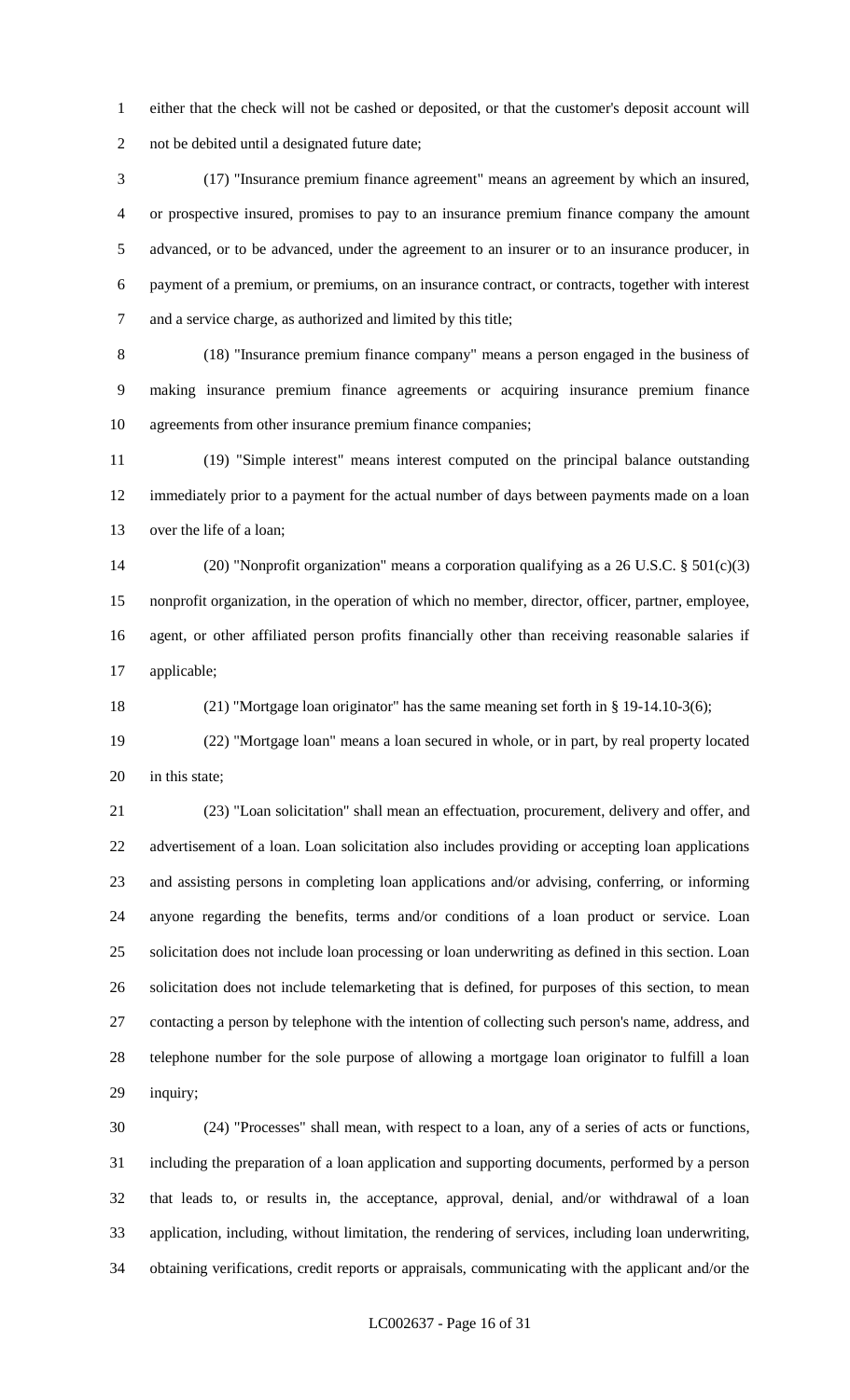lender or loan broker, and/or other loan processing and origination services, for consideration by

a lender or loan broker. Loan processing does not include the following:

(i) Providing loan closing services;

(ii) Rendering of credit reports by an authorized credit reporting agency; and

(iii) Rendering of appraisal services.

 (25) "Loan underwriting" shall mean a loan process that involves the analysis of risk with respect to the decision whether to make a loan to a loan applicant based on credit, employment, assets, and other factors, including evaluating a loan applicant against a lender's various lending criteria for creditworthiness, making a determination for the lender as to whether the applicant meets the lender's pre-established credit standards, and/or making a recommendation regarding loan approval;

 (26) "Negotiates" shall mean, with respect to a loan, to confer directly with, or offer advice directly to, a loan applicant or prospective loan applicant for a loan product or service 14 concerning any of the substantive benefits, terms, or conditions of the loan product or service;

 (27) "Natural person employee" shall mean any natural person performing services as a bona-fide employee for a person licensed under § 19-14-1, et. seq., in return for a salary, wage, or other consideration, where such salary, wage, or consideration is reported by the licensee on a federal form W-2 payroll record. The term does not include any natural person or business entity performing services for a person licensed under the provisions of Rhode Island general laws in return for a salary, wage, or other consideration, where such salary, wage, or consideration is reported by the licensee on a federal form 1099;

 (28) "Bona fide employee" shall mean an employee of a licensee who works under the oversight and supervision of the licensee;

 (29) "Oversight and supervision of the licensee" shall mean that the licensee provides training to the employee, sets the employee's hours of work, and provides the employee with the equipment and physical premises required to perform the employee's duties;

 (30) "Operating subsidiary" shall mean a majority-owned subsidiary of a financial institution or banking institution that engages only in activities permitted by the parent financial institution or banking institution;

 (31) "Provisional employee" means a natural person who, pursuant to a written agreement between the natural person and a wholly owned subsidiary of a financial holding company, as defined in The Bank Holding Company Act of 1956, as amended, a bank-holding company, savings-bank-holding company, or thrift holding company, is an exclusive agent for the subsidiary with respect to mortgage loan originations, and the subsidiary: (a) Holds a valid loan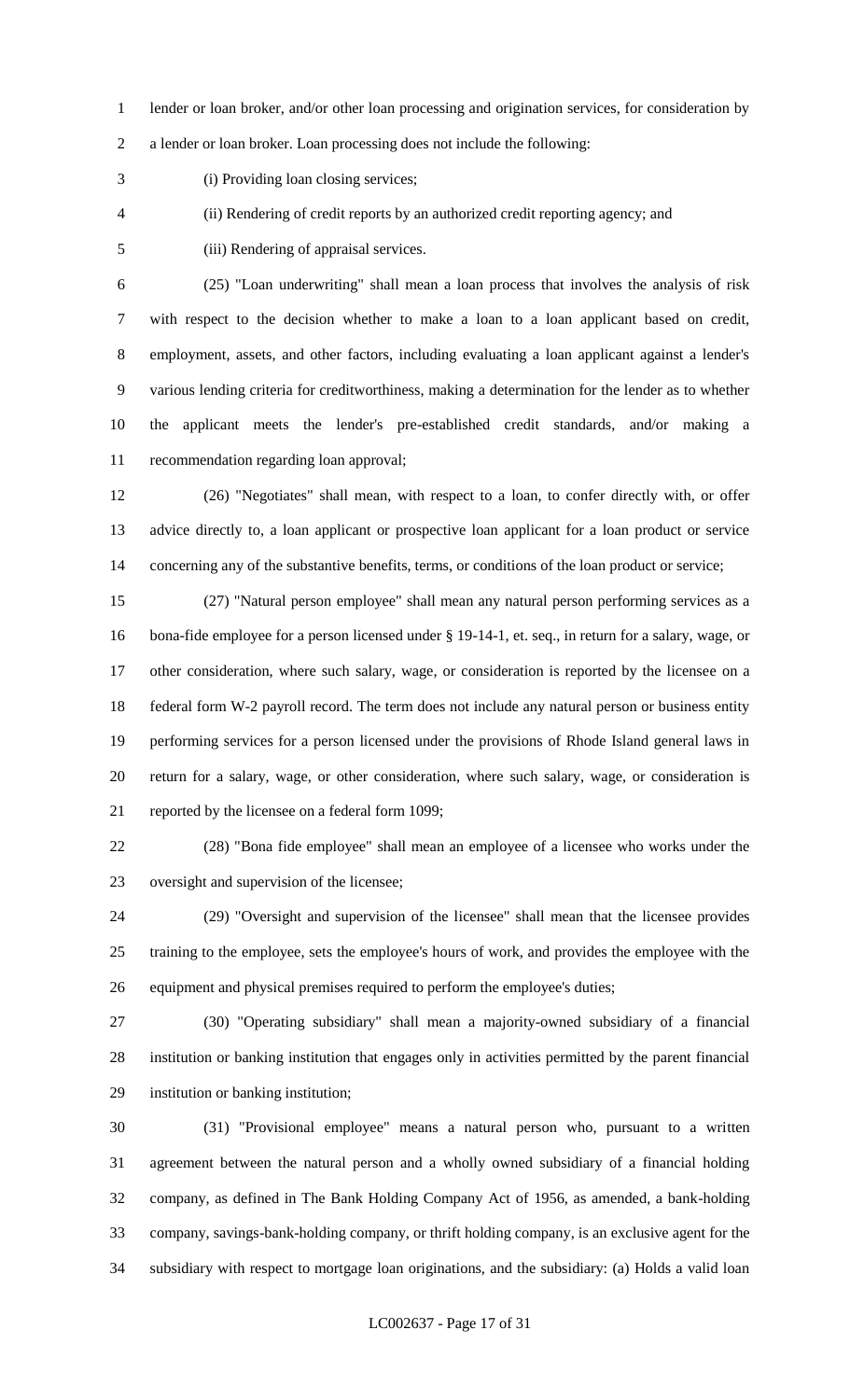broker's license; and (b) Enters into a written agreement with the director, or the director's designee, to include:

 (i) An "undertaking of accountability", in a form prescribed by the director, or the director's designee, for all of the subsidiary's exclusive agents to include full-and-direct financial and regulatory responsibility for the mortgage loan originator activities of each exclusive agent as if said exclusive agent were an employee of the subsidiary;

 (ii) A business plan, to be approved by the director, or the director's designee, for the education of the exclusive agents, the handling of consumer complaints related to the exclusive agents, and the supervision of the mortgage loan origination activities of the exclusive agents; and (iii) A restriction of the exclusive agents' mortgage loan originators' activities to loans to be made only by the subsidiary's affiliated bank.

 (32) "Multi-state licensing system" means a system involving one or more states, the District of Columbia, or the Commonwealth of Puerto Rico established to facilitate the sharing of regulatory information and the licensing, application, reporting, and payment processes, by electronic or other means, for mortgage lenders and loan brokers and other licensees required to be licensed under this chapter;

 (33) "Negative equity" means the difference between the value of an asset and the outstanding portion of the loan taken out to pay for the asset, when the latter exceeds the former amount;

 (34) "Loan-closing services" means providing title services, including title searches, title examinations, abstract preparation, insurability determinations, and the issuance of title commitments and title insurance policies, conducting loan closings, and preparation of loan closing documents when performed by, or under the supervision of, a licensed attorney, licensed title agency, or licensed title insurance company;

 (35) "Servicing" means receiving a scheduled periodic payment from a borrower pursuant to the terms of a loan, including amounts for escrow accounts, and making the payments to the owner of the loan or other third party of principal and interest and other payments with respect to the amounts received from the borrower as may be required pursuant to the terms of the servicing loan documents or servicing contract. In the case of a home equity conversion mortgage or a reverse mortgage, servicing includes making payment to the borrower;

 (36) "Third-party loan servicer" means a person who, directly or indirectly, engages in 32 the business of servicing a loan made to a resident of Rhode Island, or a loan secured by residential real estate located in Rhode Island, for a personal, family, or household purpose, owed 34 or due or asserted to be owed or due another, or a person or entity that owns the servicing rights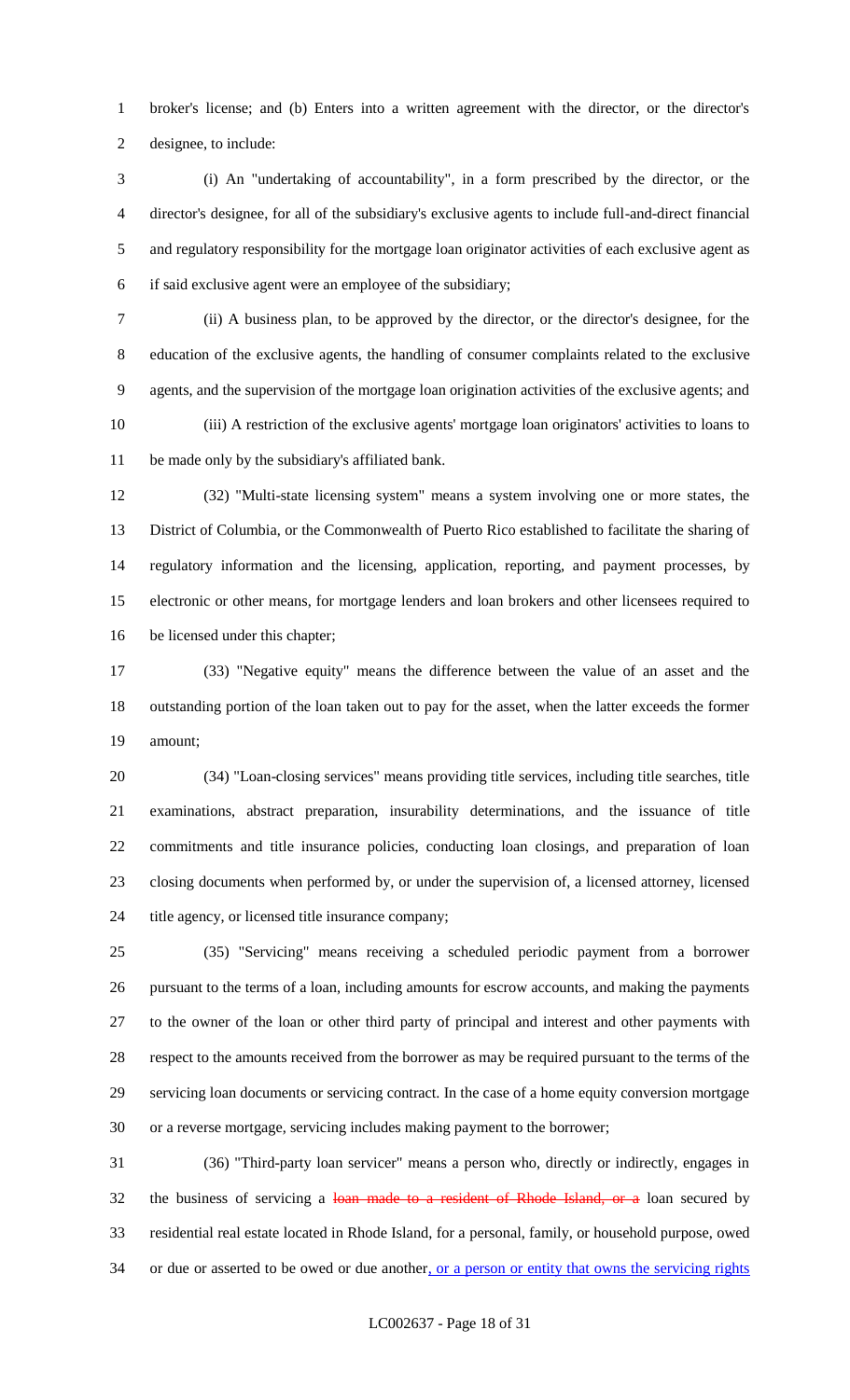1 to a loan secured by residential real estate located in Rhode Island whether or not that owner

2 services the loan themselves or contracts with another person or entity for the servicing; and

3 (37) "Writing" means hard-copy writing or electronic writing that meets the 4 requirements of § 42-127.1-1 et seq.

5 SECTION 11. Sections 27-10.1-1 and 27-10.1-7 of the General Laws in Chapter 27-10.1 6 entitled "Motor Vehicle Damage Appraisers" are hereby amended to read as follows:

 **27-10.1-1. Purpose of chapter -- Issuance of license -- Penalties -- Renewal -- Revocation or suspension. --** (a) The purpose of this chapter is to subject certain individuals to the jurisdiction of the insurance commissioner. The legislature declares that it is concerned with the business of appraising damaged automobiles and to this end authorizes the insurance commissioner to regulate that business. No person shall act as an appraiser for motor vehicle physical damage claims on behalf of any insurance company or firm or corporation engaged in the adjustment or appraisal of motor vehicle claims unless that person has first secured a license 14 from the insurance commissioner and has paid a license fee of sixty dollars (\$60.00) one hundred 15 fifty dollars (\$150) for each fiscal year biennial license term or fraction of a year thereof. The license shall be issued only upon the successful passage of the examination that shall be administered at the discretion of the insurance commissioner, but in no event less than quarterly. 18 Each person applying for a physical damage appraisers license shall pay an application fee of 19 fifty dollars (\$50.00) to and for the use of the state. The commissioner may prescribe reasonable regulations concerning standards for qualifications, suspension, or revocation, and the methods with which licensees conduct their business, in addition to the requirements specifically 22 delineated within this chapter. The commissioner shall submit an annual report on his or her 23 findings and recommendations to the governor and the general assembly on January 30 of each

24 **year.** 

25 (b) Any person who violates any provision of this chapter shall be fined not more than 26 five hundred dollars (\$500) or imprisoned not more than one year, or both subject to 27 administrative penalties pursuant to § 42-14-16.

28 (c) The insurance commissioner shall promulgate rules and regulations mandating the 29 term of license for each category of license issued pursuant to this chapter; and no license shall 30 remain in force for a period in excess of four (4) years.

 $\frac{d(x)}{dx}$  Any mandated license fee shall be determined by multiplying the number of years 32 of the license by the fee described in subsection (a). A license shall be renewed upon the payment 33 of the appropriate renewal fee unless a finding is made pursuant to subsection (d) of this section. 34 The fee for the total term of the licensure or renewal shall be paid at the time of initial application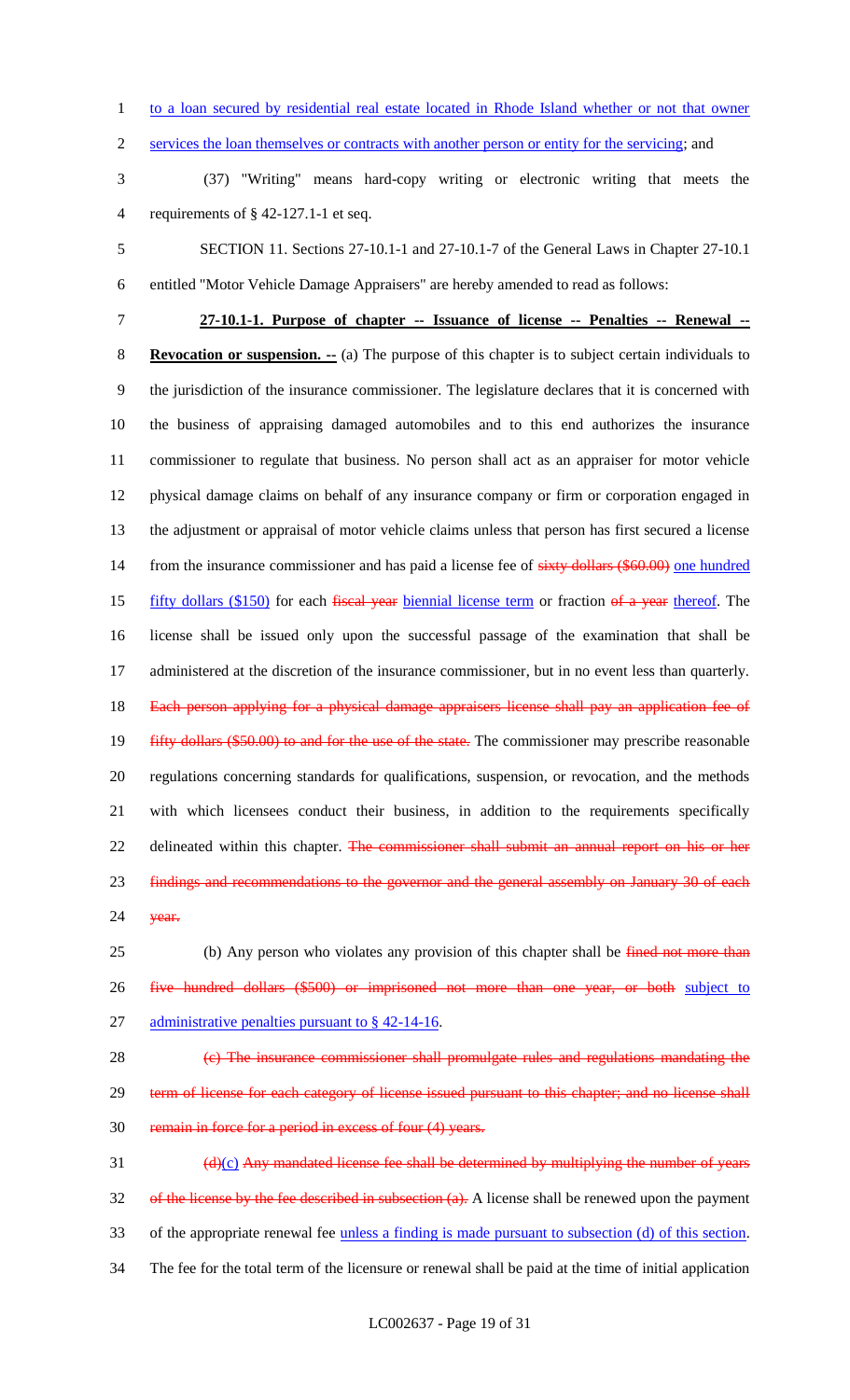or renewal.

 $(e)(d)$  Nothing in this section shall be construed to limit the authority of the insurance commissioner to sooner suspend or revoke any license issued pursuant to this chapter. Any action for suspension or revocation of any license shall be in accordance with Administrative Procedures Act, chapter 35 of title 42, upon proof that the license was obtained by fraud or misrepresentation, or that the interests of the insurer or the interests of the public are not properly served under the license, or for cause. **27-10.1-7. Violations -- Penalties. --** Any person licensed under this chapter who violates the provisions of § 27-10.1-6, 27-10.1-8 or 27-10.1-8.1 or any rules and regulations 10 promulgated by the department of business regulation shall be subject to the following sanctions 11 which may be imposed by the director: 12 (1) Revocation or suspension of his or her license; 13 (2) Probation for a specified period of time; or 14 (3) Fines up to five hundred dollars (\$500) administrative penalties pursuant to  $\S$  42-14- 16. SECTION 12. Section 27-12-5 of the General Laws in Chapter 27-12 entitled "Annual Reports of Insurance Companies" is hereby amended to read as follows: **27-12-5. Abstracts printed for general assembly. --** The insurance commissioner shall 19 prepare an abstract of the statements and returns made make available, by electronic means, the 20 annual reports filed by all insurance companies and their insurance producers, which abstracts 21 shall be printed and laid before licensed in the state and provide these reports to members of the 22 general assembly, upon request in each year. SECTION 13. Sections 27-35-1 and 27-35-5.5 of the General Laws in Chapter 27-35 entitled "Insurance Holding Company Systems" are hereby amended to read as follows: **27-35-1. Definitions. --** (a) "Affiliate." An "affiliate" of, or person "affiliated" with, a specific person, is a person that directly, or indirectly through one or more intermediaries controls, or is controlled by, or is under common control with, the person specified. An "affiliate" does not include a protected cell of a protected cell company organized under the Protected Cell Companies Act, chapter 64 of this title. (b) "Commissioner." The term "commissioner" means the director of the department of business regulation and any assistant to the director designated and authorized by him or her while acting under that designation. (c) "Control." The term "control" (including the terms "controlling," "controlled by" and

"under common control with"), means the possession, direct or indirect, of the power to direct or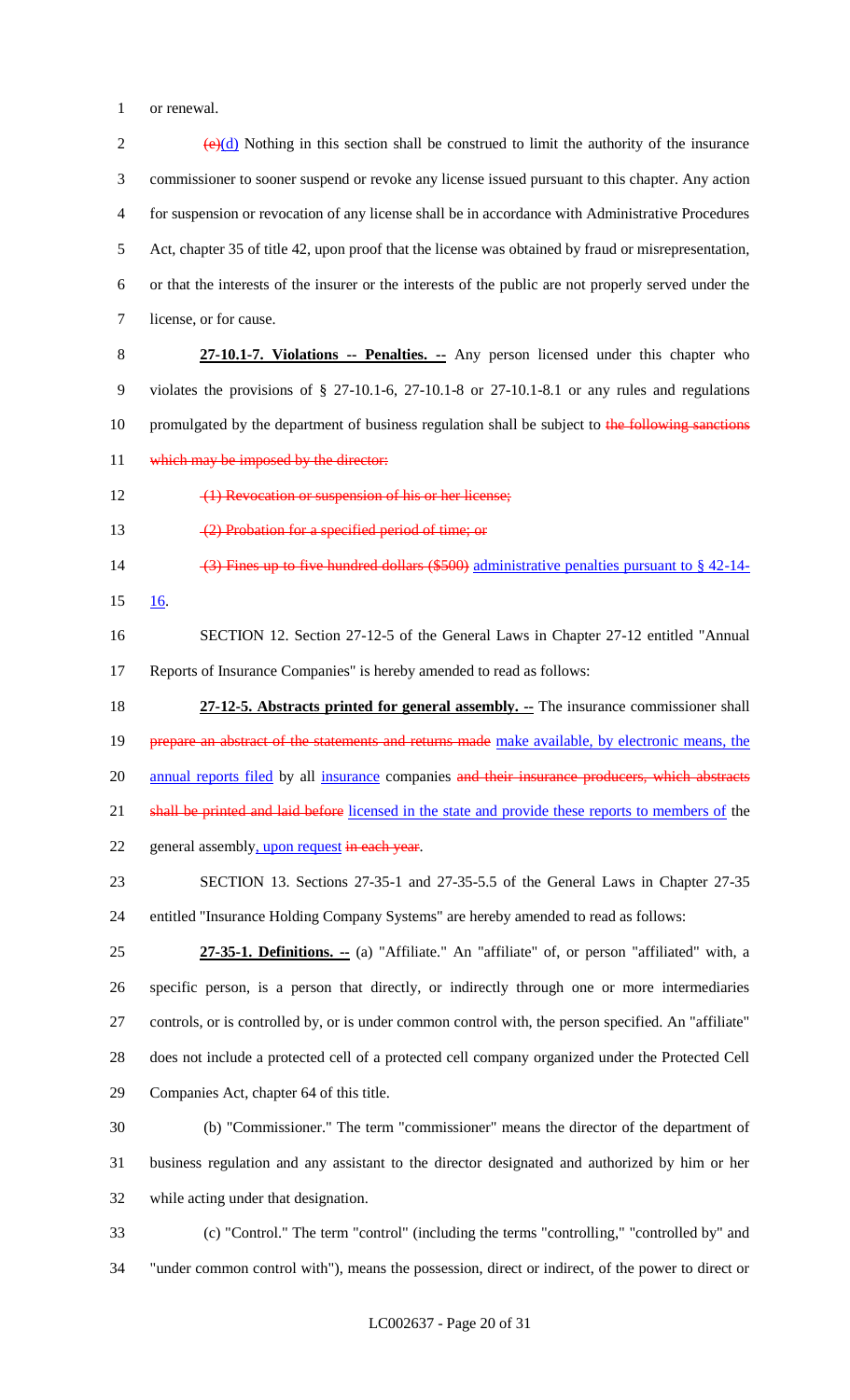cause the direction of the management and policies of a person, whether through the ownership of voting securities, by contract other than a commercial contract for goods or management services, or otherwise, unless the power is the result of an official position with or corporate office held by the person. Control shall be presumed to exist if any person, directly or indirectly, owns, controls, holds with the power to vote, or holds proxies representing, ten percent (10%) or more of the voting securities of any other person. This presumption may be rebutted by a showing made in the manner provided by § 27-35-3(k) that control does not exist in fact. The commissioner may determine, after furnishing all persons in interest notice and opportunity to be heard and making specific findings of fact to support the determination, that control exists in fact, notwithstanding the absence of a presumption to that effect.

 (d) "Group-wide supervisor" means the regulatory official authorized to engage in conducting and coordinating group-wide supervision activities who is determined or 13 acknowledged by the commissioner under § 27-35-5.5(d) to have sufficient significant contacts 14 with the internationally active insurance group.

15 (d)(e) "Insurance holding company system." An "insurance holding company system" consists of two (2) or more affiliated persons, one or more of which is an insurer.

 $(e)(f)$  "Insurer." The term "insurer" means any person or persons or corporation, partnership or company authorized by the laws of this state to transact the business of insurance in this state, including entities organized or authorized to transact business in this state pursuant to chapters 19, 20, 20.1, 20.2, 20.3, and 41 of this title, except that it shall not include agencies, authorities, or instrumentalities of the United States, its possessions and territories, the Commonwealth of Puerto Rico, the District of Columbia, or a state or political subdivision of a state.

(g) "Internationally active insurance group" means an insurance holding company system

that:

26 (1) Includes an insurer registered under § 27-35-3; and

(2) Meets the following criteria:

28 (i) Premiums written in at least three (3) countries;

29 (ii) The percentage of gross premiums written outside the United States is at least ten

percent (10%) of the insurance holding company system's total gross written premiums; and

31 (iii) Based on a three (3) year rolling average, the total assets of the insurance holding

company system are at least fifty billion dollars (\$50,000,000,000) or the total gross written

premiums of the insurance holding company system are at least ten billion dollars

34 (\$10,000,000,000).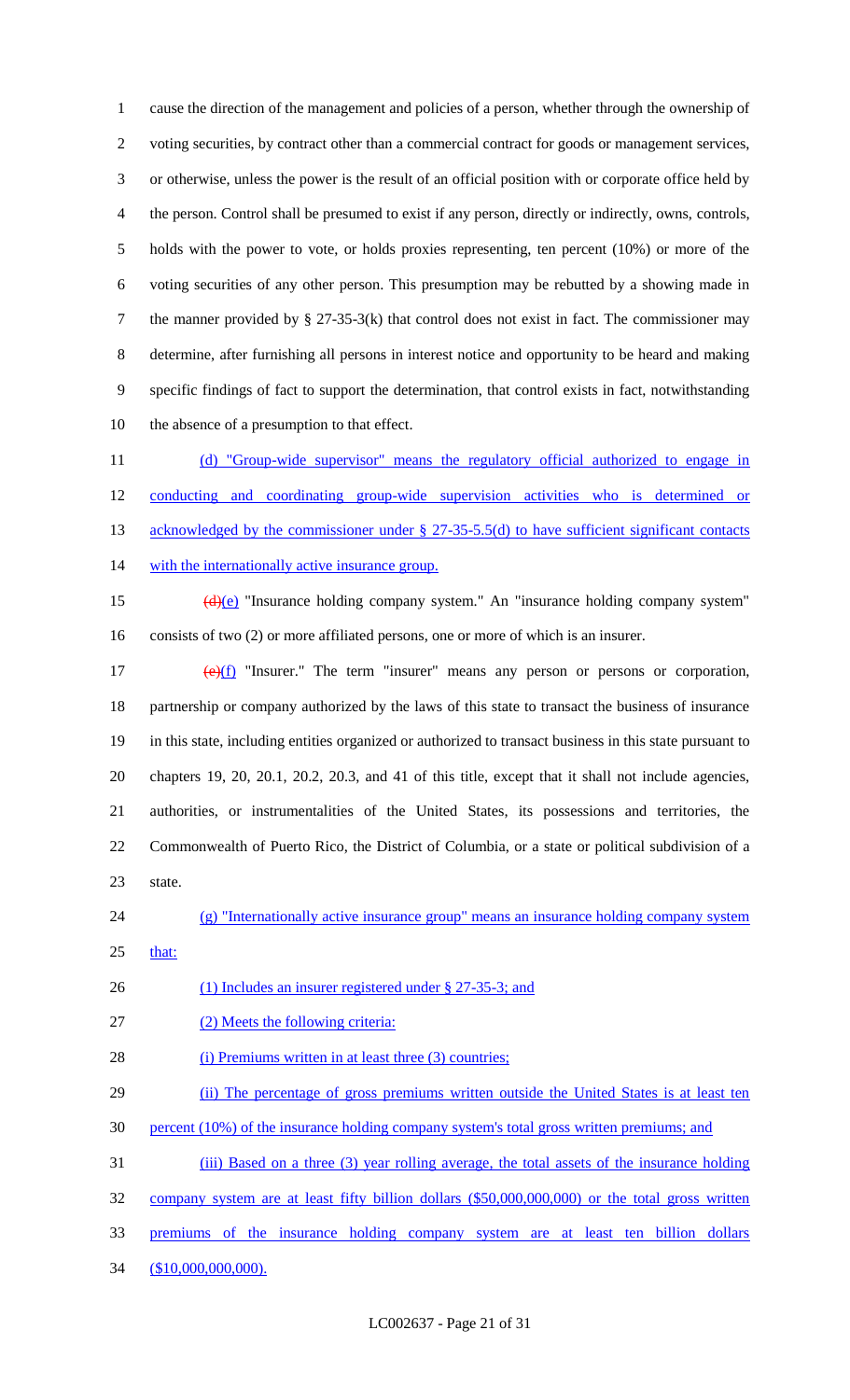(f)(h) "Enterprise Risk." "Enterprise Risk" means any activity, circumstance, event or series of events involving one or more affiliates of an insurer that, if not remedied promptly, is likely to have a material adverse effect upon the financial condition or liquidity of the insurer or its insurance holding company system as a whole, including, but not limited to, anything that would cause the insurer's risk-based capital to fall into company action level as set forth in chapters 27-4.6 and 27-4.7 or would cause the insurer to be in a hazardous financial condition as set forth in chapter 27-14.2.

8  $(g)(i)$  "NAIC." means the national association of insurance commissioners.

 $\frac{(h)(j)}{l}$  "Person." A "person" is an individual, a corporation, a limited liability company, a partnership, an association, a joint stock company, a trust, an unincorporated organization, or any similar entity or any combination of the foregoing acting in concert, but shall not include any joint venture partnership exclusively engaged in owning, managing, leasing or developing real or tangible personal property.

14  $\frac{(\mathbf{i})(\mathbf{k})}{(\mathbf{k})}$  "Securityholder." A "securityholder" of a specified person is one who owns any security of such person, including common stock, preferred stock, debt obligations, and any other security convertible into or evidencing the right to acquire any of the foregoing.

17 (j)(l) "Subsidiary." A "subsidiary" of a specified person is an affiliate controlled by such person directly, or indirectly through one or more intermediaries.

19  $(k)(m)$  "Voting security." The term "voting security" shall include any security convertible into or evidencing a right to acquire a voting security.

 **27-35-5.5. Supervisory colleges Group supervision. --** (a) Power of the Commissioner. - With respect to any insurer registered under § 27-35-3, and in accordance with subsection (c) below, the commissioner shall also have the power to participate in a supervisory college for any domestic insurer that is part of an insurance holding company system with international operations in order to determine compliance by the insurer with this chapter. The powers of the commissioner with respect to supervisory colleges include, but are not limited to, the following:

(1) Initiating the establishment of a supervisory college;

 (2) Clarifying the membership and participation of other supervisors in the supervisory college;

 (3) Clarifying the functions of the supervisory college and the role of other regulators, including the establishment of a group-wide supervisor;

 (4) Coordinating the ongoing activities of the supervisory college, including planning meetings, supervisory activities, and processes for information sharing; and

(5) Establishing a crisis management plan.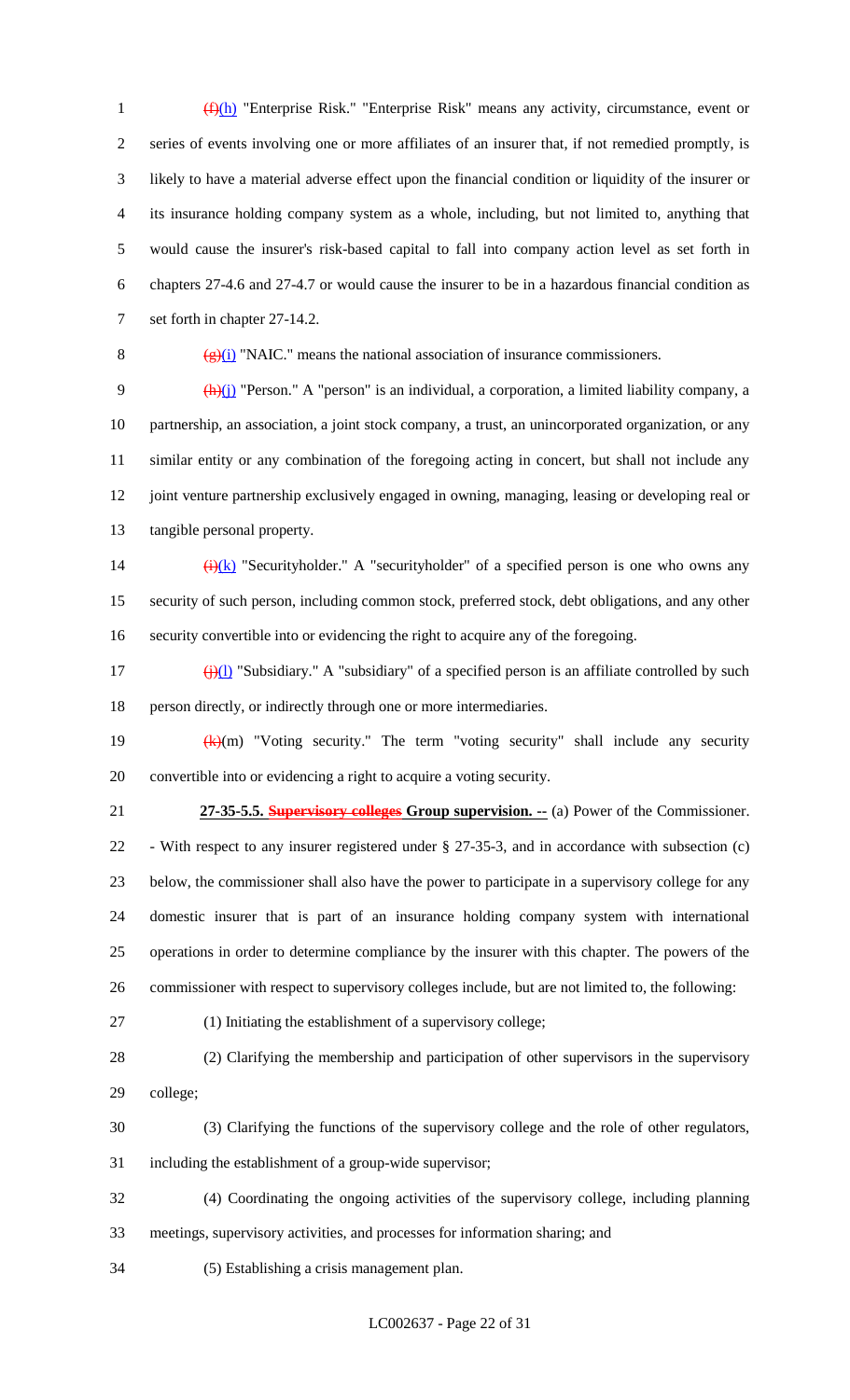(b) Expenses. - Each registered insurer subject to this section shall be liable for and shall pay the reasonable expenses of the commissioner's participation in a supervisory college in accordance with subsection (c) below, including reasonable travel expenses. For purposes of this section, a supervisory college may be convened as either a temporary or permanent forum for communication and cooperation between the regulators charged with the supervision of the insurer or its affiliates, and the commissioner may establish a regular assessment to the insurer for the payment of these expenses.

 (c) Supervisory College. - In order to assess the business strategy, financial position, legal and regulatory position, risk exposure, risk management and governance processes, and as part of the examination of individual insurers in accordance with § 27-35-5, the commissioner may participate in a supervisory college with other regulators charged with supervision of the insurer or its affiliates, including other state, federal and international regulatory agencies. The commissioner may enter into agreements in accordance with subsection 27-35-6(c) providing the basis for cooperation between the commissioner and the other regulatory agencies, and the activities of the supervisory college. Nothing in this section shall delegate to the supervisory college the authority of the commissioner to regulate or supervise the insurer or its affiliates within its jurisdiction.

18 (d) The commissioner is authorized to act as the group-wide supervisor for any 19 internationally active insurance group in accordance with the provisions of this section. However, the commissioner may otherwise acknowledge another regulatory official as the group-wide supervisor where the internationally active insurance group:

22 (1) Does not have substantial insurance operations in the United States;

(2) Has substantial insurance operations in the United States, but not in this state; or

(3) Has substantial insurance operations in the United States and this state, but the

commissioner has determined pursuant to the factors set forth in subsections (e) and (i) of this

section that the other regulatory official is the appropriate group-wide supervisor.

27 An insurance holding company system that does not otherwise qualify as an

28 internationally active insurance group may request that the commissioner make a determination

29 or acknowledgment as to a group-wide supervisor pursuant to this section.

(e) In cooperation with other state, federal and international regulatory agencies, the

commissioner will identify a single group-wide supervisor for an internationally active insurance

group. The commissioner may determine that the commissioner is the appropriate group-wide

supervisor for an internationally active insurance group that conducts substantial insurance

operations concentrated in this state. However, the commissioner may acknowledge that a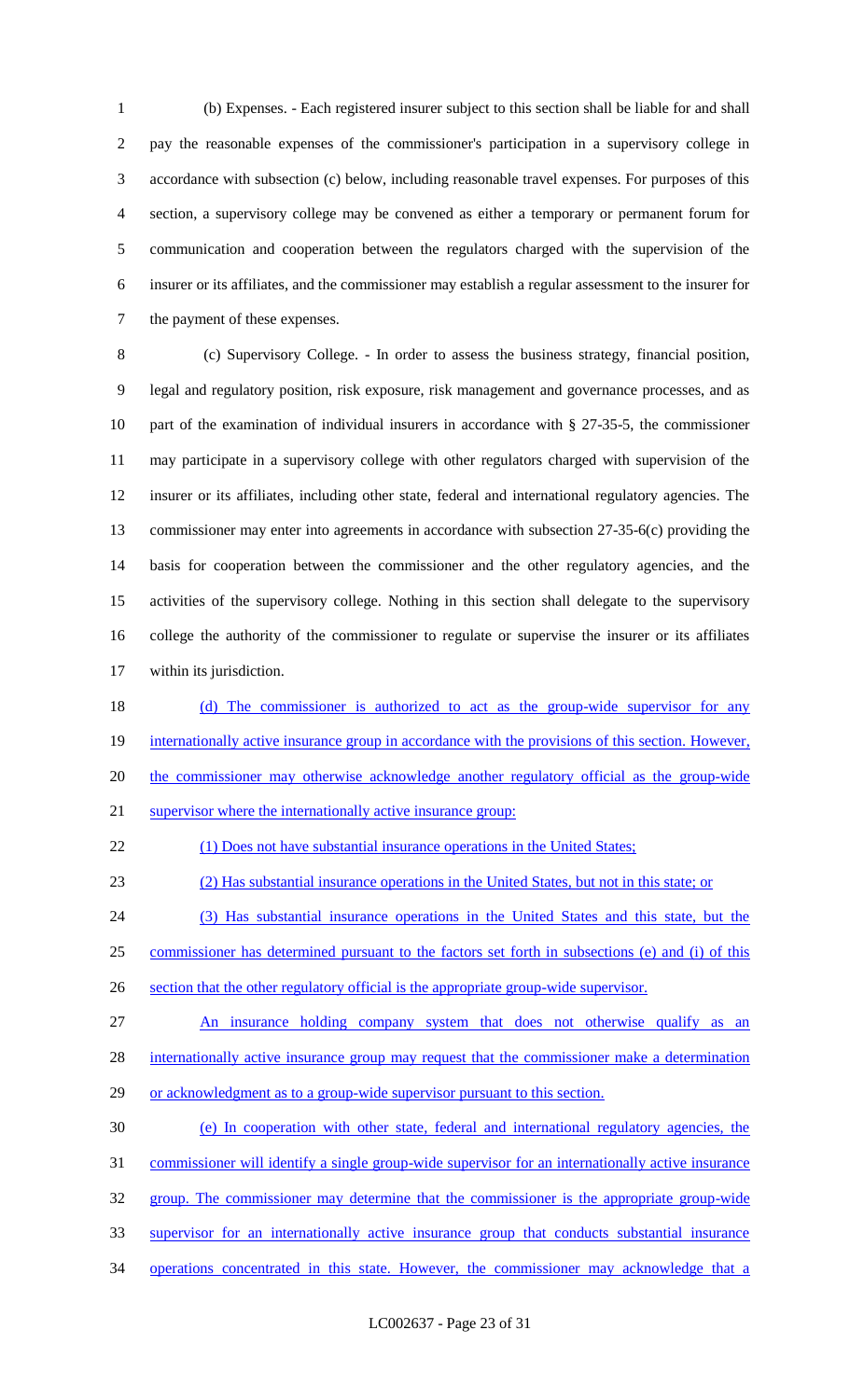internationally active insurance group. The commissioner shall consider the following factors when making a determination or acknowledgment under this subsection: (1) The place of domicile of the insurers within the internationally active insurance group 5 that hold the largest share of the group's written premiums, assets or liabilities; (2) The place of domicile of the top-tiered insurer(s) in the insurance holding company system of the internationally active insurance group; (3) The location of the executive offices or largest operational offices of the internationally active insurance group; (4) Whether another regulatory official is acting or is seeking to act as the group-wide 11 supervisor under a regulatory system that the commissioner determines to be: (i) Substantially similar to the system of regulation provided under the laws of this state; 13  $or$ 14 (ii) Otherwise sufficient in terms of providing for group-wide supervision, enterprise risk 15 analysis, and cooperation with other regulatory officials; and (5) Whether another regulatory official acting or seeking to act as the group-wide 17 supervisor provides the commissioner with reasonably reciprocal recognition and cooperation. 18 However, a commissioner identified under this section as the group-wide supervisor may determine that it is appropriate to acknowledge another supervisor to serve as the group-wide 20 supervisor. The acknowledgment of the group-wide supervisor shall be made after consideration of the factors listed in this subsection and shall be made in cooperation with and subject to the acknowledgment of other regulatory officials involved with supervision of members of the internationally active insurance group, and in consultation with the internationally active insurance group. (f) Notwithstanding any other provision of law, when another regulatory official is acting 26 as the group-wide supervisor of an internationally active insurance group, the commissioner shall acknowledge that regulatory official as the group-wide supervisor. However, in the event of a 28 material change in the internationally active insurance group that results in: (1) The internationally active insurance group's insurers domiciled in this state holding the largest share of the group's premiums, assets or liabilities; or (2) This state being the place of domicile of the top-tiered insurer(s) in the insurance 32 holding company system of the internationally active insurance group, the commissioner shall make a determination or acknowledgment as to the appropriate group-wide supervisor for such an 34 internationally active insurance group pursuant to subsection (e) of this section.

1 regulatory official from another jurisdiction is the appropriate group-wide supervisor for the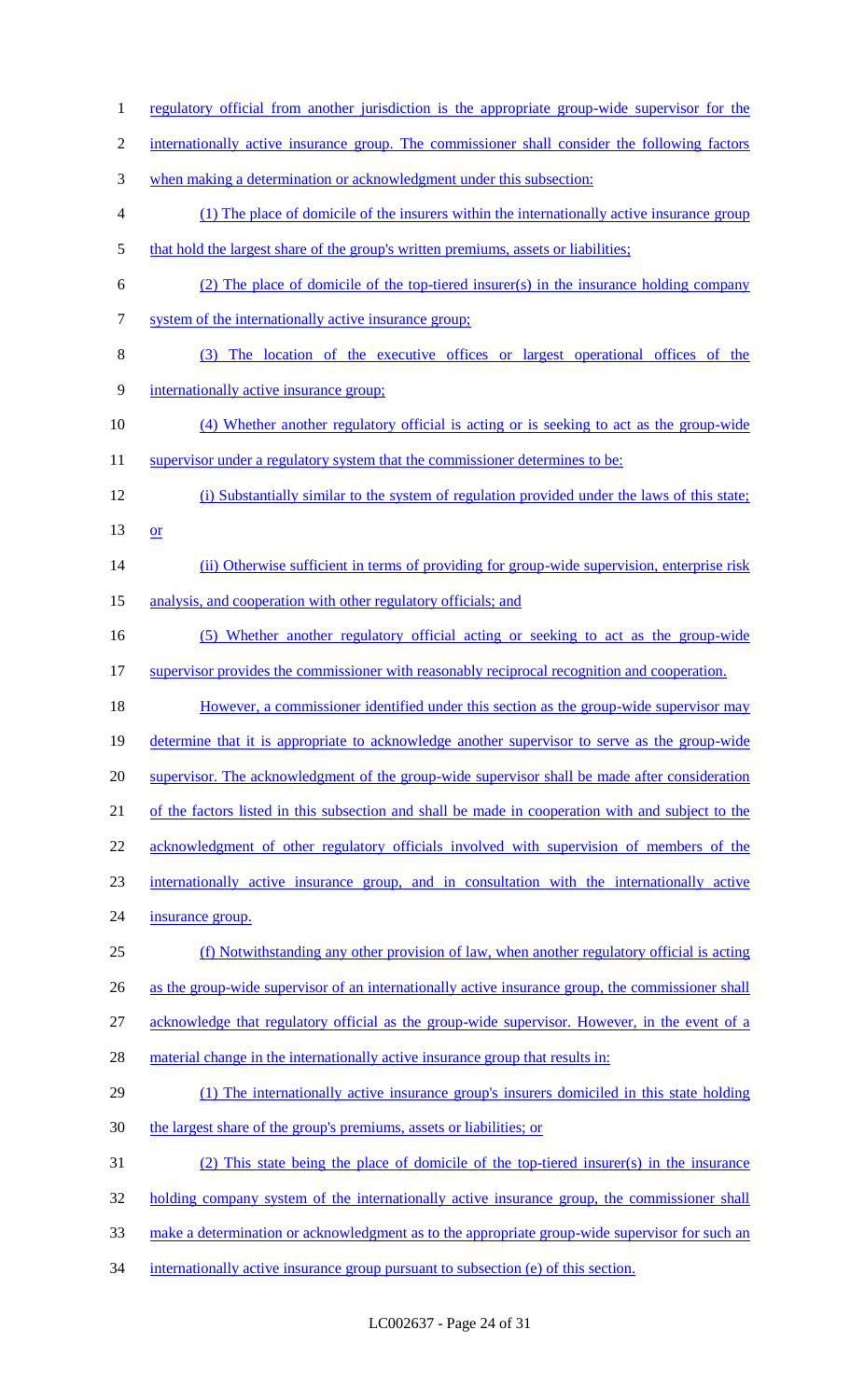| $\mathbf{1}$   | (g) Pursuant to § 27-35-5, the commissioner is authorized to collect from any insurer                |
|----------------|------------------------------------------------------------------------------------------------------|
| $\mathfrak{2}$ | registered pursuant to § 27-35-3 all information necessary to determine whether the commissioner     |
| 3              | may act as the group-wide supervisor of an internationally active insurance group or if the          |
| 4              | commissioner may acknowledge another regulatory official to act as the group-wide supervisor.        |
| 5              | Prior to issuing a determination that an internationally active insurance group is subject to group- |
| 6              | wide supervision by the commissioner, the commissioner shall notify the insurer registered           |
| 7              | pursuant to $\S$ 27-35-3 and the ultimate controlling person within the internationally active       |
| $8\,$          | insurance group. The internationally active insurance group shall have not less than thirty (30)     |
| $\overline{9}$ | days to provide the commissioner with additional information pertinent to the pending                |
| 10             | determination. The commissioner shall publish on its internet website the identity of                |
| 11             | internationally active insurance groups that the commissioner has determined are subject to          |
| 12             | group-wide supervision by the commissioner.                                                          |
| 13             | (h) If the commissioner is the group-wide supervisor for an internationally active                   |
| 14             | insurance group, the commissioner is authorized to engage in any of the following group-wide         |
| 15             | supervision activities:                                                                              |
| 16             | (1) Assess the enterprise risks within the internationally active insurance group to ensure          |
| 17             | that:                                                                                                |
| 18             | The material financial condition and liquidity risks to the members of the<br>(i)                    |
| 19             | internationally active insurance group that are engaged in the business of insurance are identified  |
| 20             | by management; and                                                                                   |
| 21             | (ii) Reasonable and effective mitigation measures are in place;                                      |
| 22             | (2) Request, from any member of an internationally active insurance group subject to the             |
| 23             | commissioner's supervision, information necessary and appropriate to assess enterprise risk,         |
| 24             | including, but not limited to, information about the members of the internationally active           |
| 25             | insurance group regarding:                                                                           |
| 26             | (i) Governance, risk assessment and management;                                                      |
| 27             | (ii) Capital adequacy; and                                                                           |
| 28             | (iii) Material intercompany transactions;                                                            |
| 29             | (3) Coordinate and, through the authority of the regulatory officials of the jurisdictions           |
| 30             | where members of the internationally active insurance group are domiciled, compel development        |
| 31             | and implementation of reasonable measures designed to ensure that the internationally active         |
| 32             | insurance group is able to timely recognize and mitigate enterprise risks to members of such         |
| 33             | internationally active insurance group that are engaged in the business of insurance;                |
| 34             | (4) Communicate with other state, federal and international regulatory agencies for                  |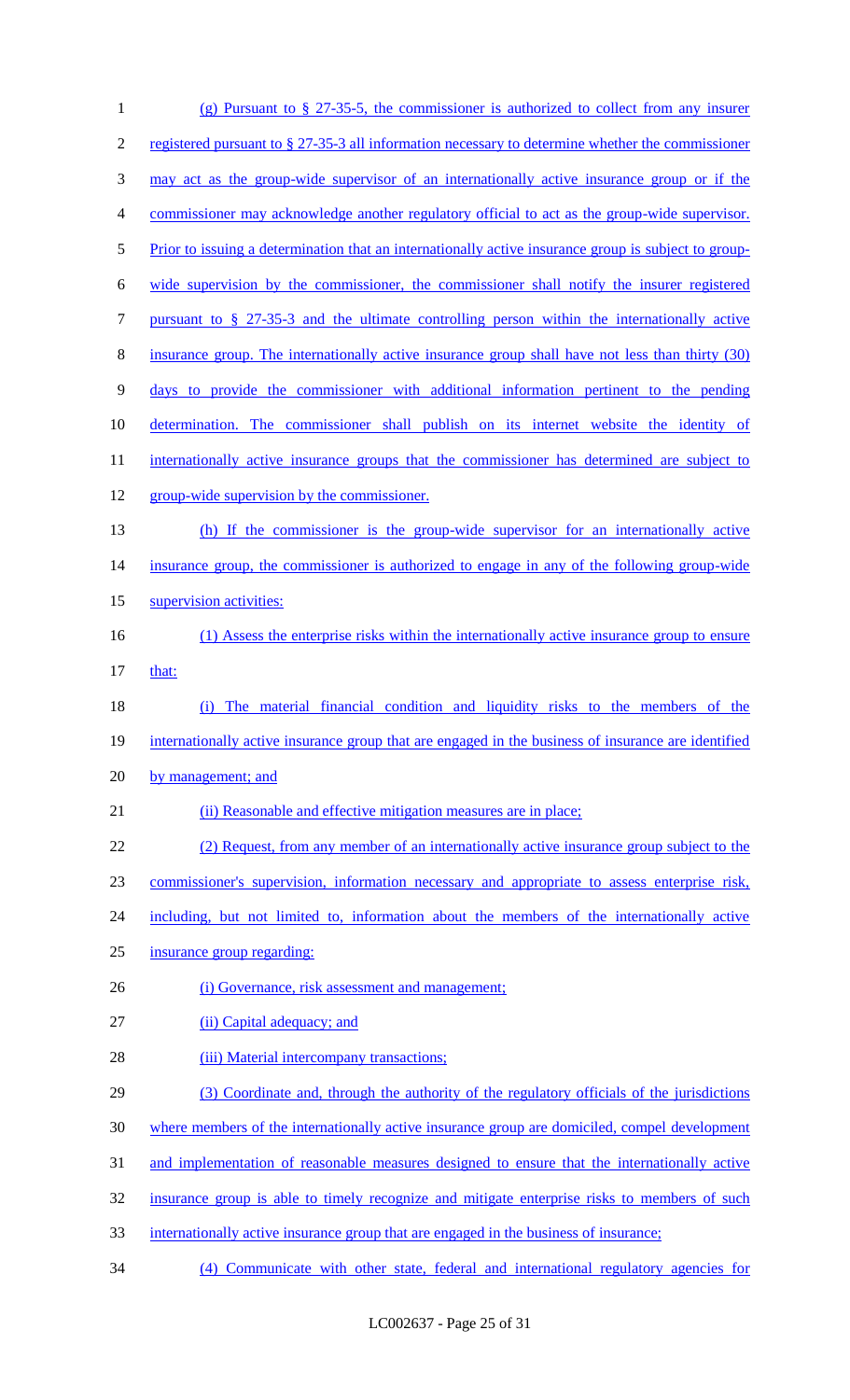- 1 members within the internationally active insurance group and share relevant information subject
- 2 to the confidentiality provisions of § 27-35-6, through supervisory colleges as set forth in
- 3 subsection (c) of this section or otherwise;
- 4 (5) Enter into agreements with or obtain documentation from any insurer registered under 5 § 27-35-3, any member of the internationally active insurance group, and any other state, federal 6 and international regulatory agencies for members of the internationally active insurance group, 7 providing the basis for or otherwise clarifying the commissioner's role as group-wide supervisor, 8 including provisions for resolving disputes with other regulatory officials. Such agreements or 9 documentation shall not serve as evidence in any proceeding that any insurer or person within an 10 insurance holding company system not domiciled or incorporated in this state is doing business in
- 11 this state or is otherwise subject to jurisdiction in this state; and
- 12 (6) Other group-wide supervision activities, consistent with the authorities and purposes 13 enumerated above, as considered necessary by the commissioner.
- 14 (i) If the commissioner acknowledges that another regulatory official from a jurisdiction
- 15 that is not accredited by the NAIC is the group-wide supervisor, the commissioner is authorized
- 16 to reasonably cooperate, through supervisory colleges or otherwise, with group-wide supervision
- 17 undertaken by the group-wide supervisor, provided that:
- 18 (1) The commissioner's cooperation is in compliance with the laws of this state; and
- 19 (2) The regulatory official acknowledged as the group-wide supervisor also recognizes
- 20 and cooperates with the commissioner's activities as a group-wide supervisor for other
- 21 internationally active insurance groups where applicable. Where such recognition and
- 22 cooperation is not reasonably reciprocal, the commissioner is authorized to refuse recognition and 23 cooperation.
- 24 (j) The commissioner is authorized to enter into agreements with or obtain documentation 25 from any insurer registered under § 27-35-3, any affiliate of the insurer, and other state, federal 26 and international regulatory agencies for members of the internationally active insurance group, 27 that provide the basis for or otherwise clarify a regulatory official's role as group-wide supervisor.
- 28 (k) The commissioner may promulgate regulations necessary for the administration of 29 this section.
- 30 (l) A registered insurer subject to this section shall be liable for and shall pay the 31 reasonable expenses of the commissioner's participation in the administration of this section, 32 including the engagement of attorneys, actuaries and any other professionals and all reasonable 33 travel expenses.
- 34 SECTION 14. Section 27-65-1 of the General Laws in Chapter 27-65 entitled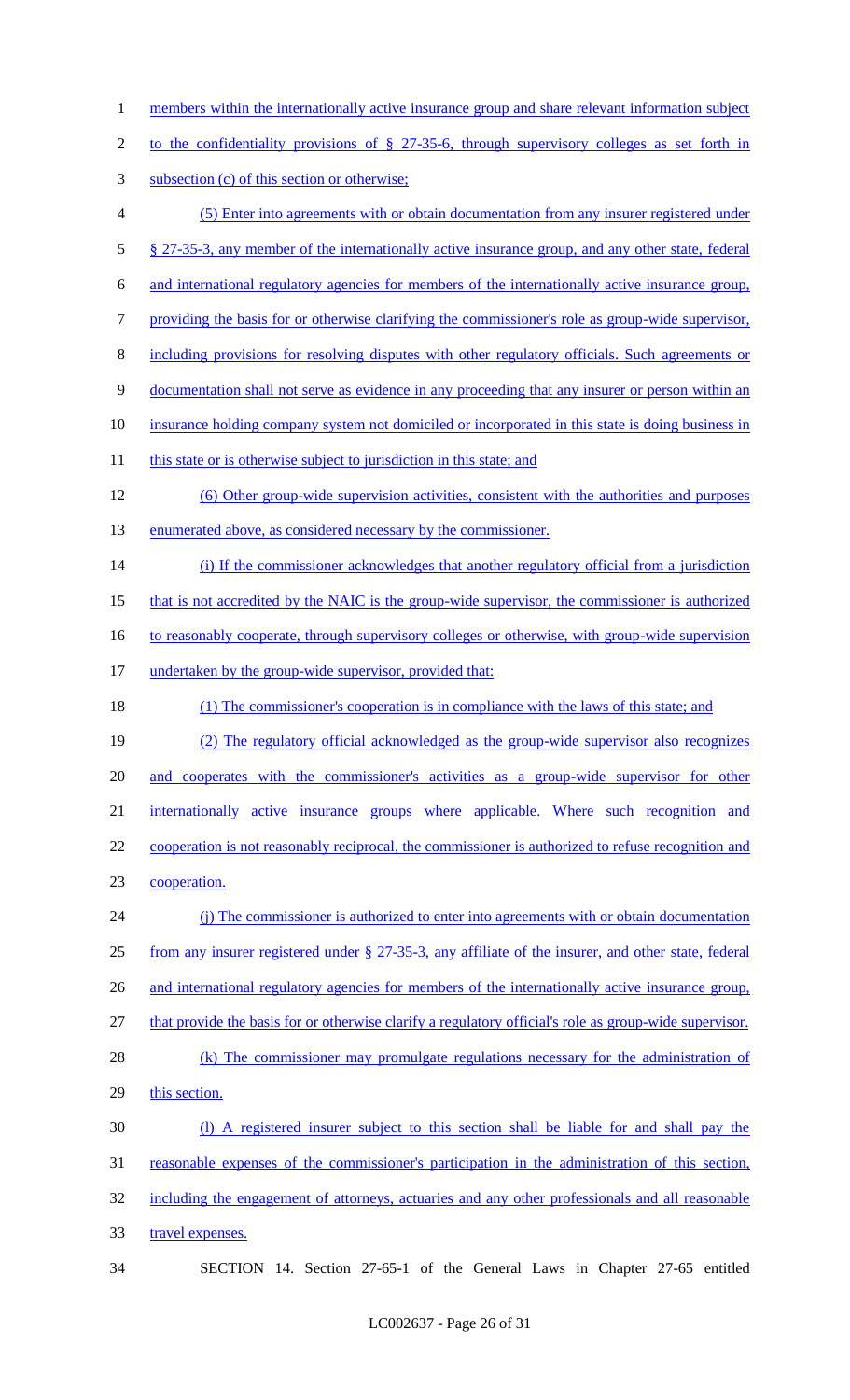"Commercial Special Risks" is hereby amended to read as follows:

 **27-65-1. Commercial special risks. --** (a) Commercial special risks. - Notwithstanding any other provisions of this title to the contrary and except as limited in subsection (b) of this section, insurers shall not be required to file with, nor to receive approval from, the insurance division of the department of business regulation for policy forms or rates used in the insurance of commercial special risks located in this state. Commercial special risks are defined as:

- (1) Risks written as commercial lines insurance, defined as insurance issued for purposes other than for personal, family or household, and which are written on an excess or umbrella basis;
- (2) Those risks, or portions of them, written as commercial lines insurance, defined as insurance issued for purposes other than for personal, family or household, and which are not rated according to manuals, rating plans, or schedules including "A" rates;
- (3) Risks written as commercial lines insurance that employ or retain the services of a "risk manager" and which also meet any one of the following criteria:
- (i) Net worth over ten million dollars (\$10,000,000);
- (ii) Net revenue/sales of over five million dollars (\$5,000,000);
- (iii) More than twenty-five (25) employees per individual company or fifty (50) employees per holding company in the aggregate;
- (iv) Aggregates premiums of over thirty thousand dollars (\$30,000) excluding group life,
- group health, workers' compensation and professional liability (including but not limited to errors and omissions and directors and officers liability);
- (v) Is a not for profit, or public entity with an annual budget or assets of at least twenty-
- five million dollars (\$25,000,000); or
- (vi) Is a municipality with a population of over twenty thousand (20,000);
- (4) Specifically designated commercial special risks including:
- (i) All risks classified as highly protected risks.
- "Highly protected risk" means a fire resistive building that meets the highest standards of
- fire safety according to insurance company underwriting requirements;
- (ii) All commercial insurance aviation risks;
- (iii) All credit property insurance risks which are defined as "insurance of personal property of a commercial debtor against loss, with the creditor as sole beneficiary" or "insurance of personal property of a commercial debtor, with the creditor as primary beneficiary and the debtor as beneficiary of proceeds not paid to the creditor". For the purposes of this definition, "personal property" means furniture, fixtures, furnishings, appliances and equipment designed for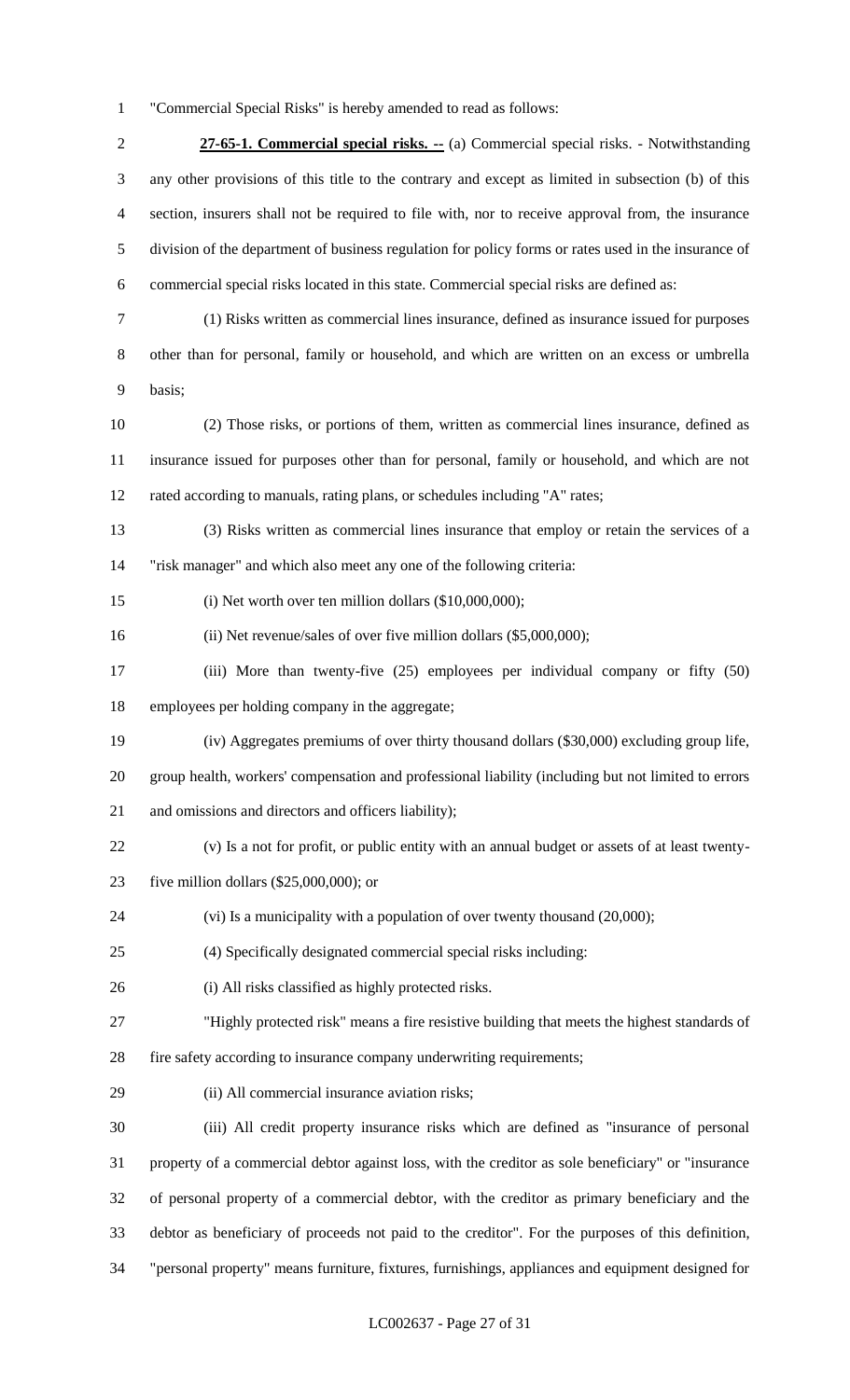use in a business trade or profession and not used by a debtor for personal or household use; (iv) All boiler and machinery risks; (v) All inland marine risks written as commercial lines insurance defined as insurance 4 issued for purposes other than for personal, family or household; and 5 (vi) All fidelity and surety risks; and 6 (vii) All crime and burglary and theft risks $\frac{1}{2}$ ; and (viii) All directors and officers risks. (b) Notwithstanding subsection (a) of this section, the following lines of business shall remain subject to all filing and approval requirements contained in this title even if written for risks which qualify as commercial special risks: 11 (1) Life insurance; (2) Annuities; (3) Accident and health insurance; (4) Automobile insurance which is mandated by statute; (5) Workers' compensation and employers' liability insurance; and (6) Issuance through residual market mechanisms. (c) Any insurer which provides coverage to a commercial special risk shall disclose to the insured that forms used and rates charges are exempt from filing and approval requirements by this subsection. Records of all such disclosures shall be maintained by the insurer. (d) Brokers for exempt commercial policyholders as defined in subdivision (a)(3) of this section shall be exempt from the due diligence requirements of § 27-3-38(b). (e) Notwithstanding any other provisions of this title, the requirements of § 27-5-2 shall not apply to any policy insuring one or more commercial special risks located in this state. SECTION 15. Section 42-14.2-2 of the General Laws in Chapter 42-14.2 entitled "Department of Business Regulation - Automobile Wrecking and Salvage Yards" is hereby amended to read as follows: **42-14.2-2. Duties of the department of business regulation.** -- (a) The department is 28 hereby authorized to establish rules and regulations as appropriate in the public interest. An 29 annual report of its activities, meetings, programs, policies, findings, and recommendations shall 30 be filed by the department of business regulation with the general assembly. The records of the department shall be open to inspection. (b) The department shall conduct a town-by-town verification of the number of salvage yards and shops operating within the state and otherwise compile an updated listing of the same. 34 All owners and operators shall be provided new application forms for the completion of licensing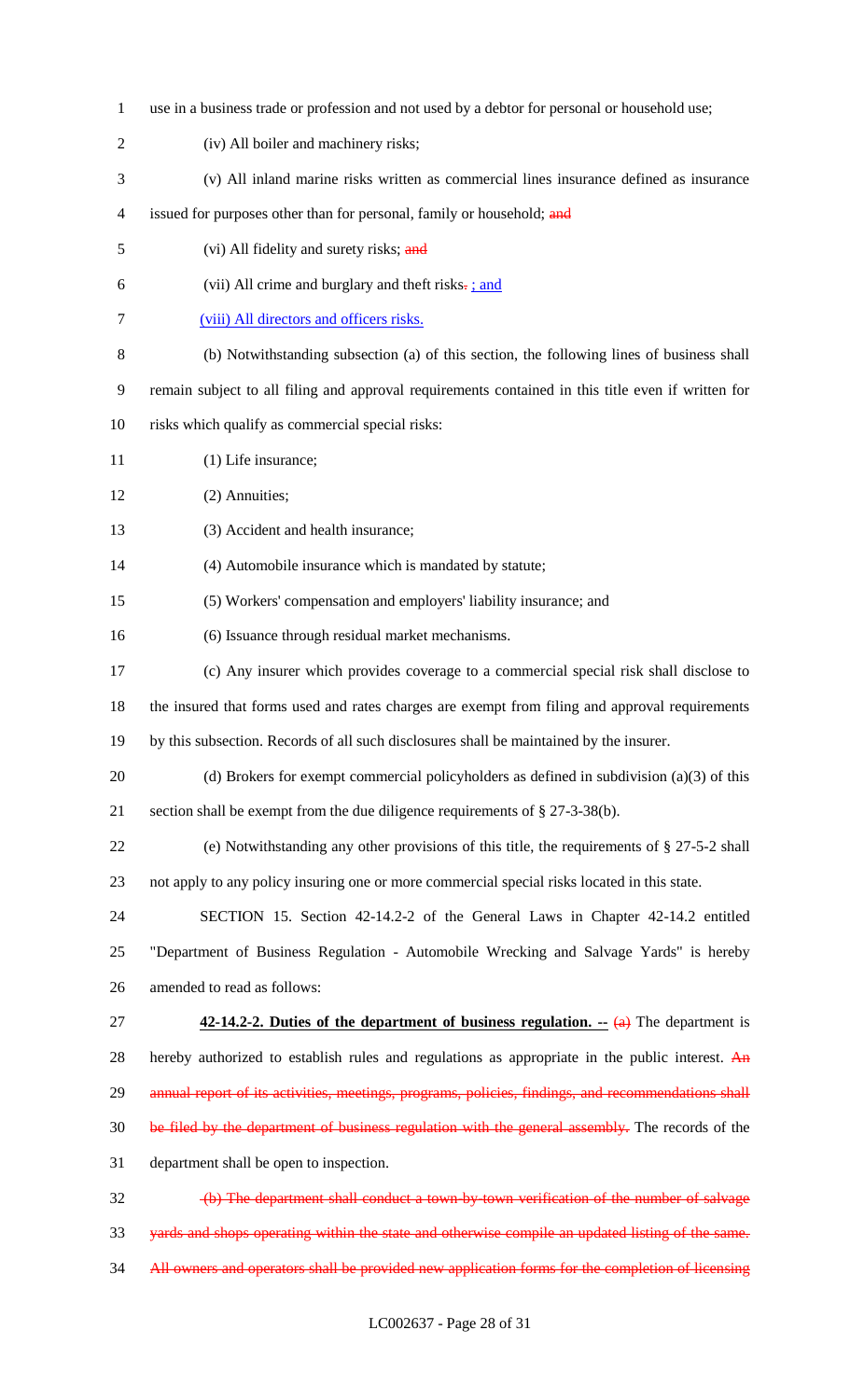1 data and given notice that the application must be completed and returned within ninety (90) days

in order to receive consideration as a license holder. The application and licensing form shall

contain sufficient data to enable the department to understand the scope of work and business at

- 4 the location, reflect full ownership by all corporations and persons interested, indicate employees
- and provide other data on the business as may be indicated and in the public interest.
- SECTION 16. Section 5-8-16 of the General Laws in Chapter 5-8 entitled "Engineers" is hereby repealed.
- **5-8-16. Reissuance of lost, destroyed, or mutilated certificates. --** A certificate of registration to replace any certificate lost, destroyed, or mutilated shall be issued subject to the
- 10 rules of the board. A charge of twenty-five dollars (\$25.00) shall be made for that issuance.
- SECTION 17. Section 41-5.1-3 of the General Laws in Chapter 41-5.1 entitled "Commission on Professional Boxing, Wrestling, and Kick Boxing" is hereby repealed.
- **41-5.1-3. Record -- Reports. --** The commission on professional boxing, wrestling, and

14 kick boxing shall keep a record of all its transactions and shall, at the January session in each year, and may at any other time make a report of its doings and of its recommendations to the 16 general assembly. The reports shall state in detail the nature of and extent of the commission's investigations of the previous year and an outline of its proposed goals and projects for the

18 forthcoming year.

# SECTION 18. Chapter 27-1.1 of the General Laws entitled "Credit for Reinsurance Act" is hereby amended by adding thereto the following sections:

 **27-1.1-9. Asset or deduction from liability. –** No credit shall be allowed as an admitted asset or as a deduction from liability to any ceding company for reinsurance unless the reinsurance is payable by the assuming company on the basis of the liability of the ceding 24 company under the contractor contracts reinsured without diminution because of the insolvency of the ceding company. **27-1.1-10. Payment by assuming company. –** (a) No credit shall be allowed for

 reinsurance unless the reinsurance agreement provides that payments by the assuming company 28 shall be made directly to the ceding company or to its liquidator, receiver, or statutory successor, 29 except where the contract specifically provides direct payment of the reinsurance to the insured or a claimant on behalf of the insured in the event of the insolvency of the ceding company, or

- where the assuming company, with the consent of the direct insured or insureds, has assumed the
- policy obligations of the ceding company to the payees under the policies and in substitution for
- the obligations of the ceding company to the payees.
- (b) Except as provided in this section, no assuming company may pay or settle, or agree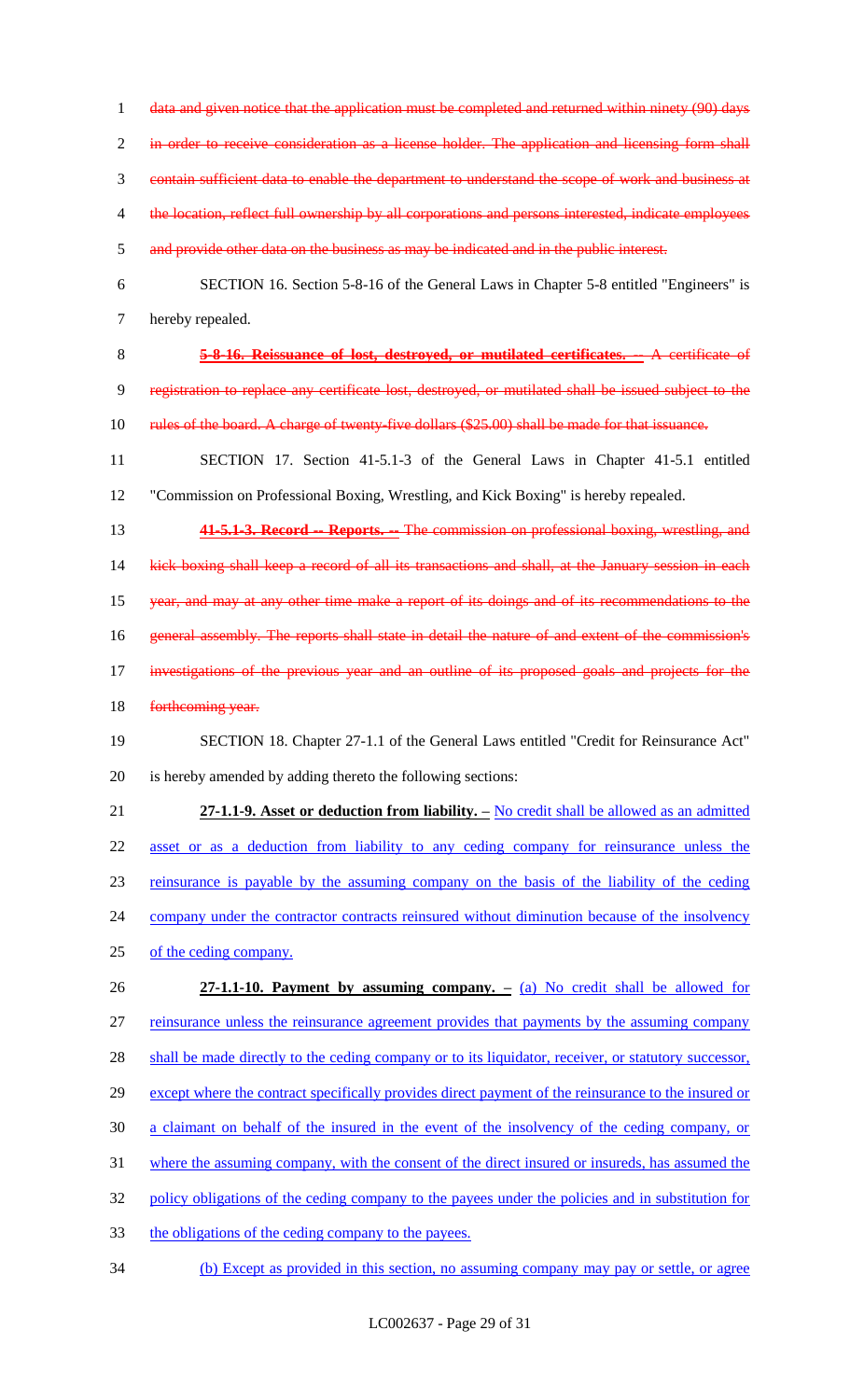- 1 to pay or settle, any policy claim, or any portion of a claim, directly to or with a policyholder of
- 2 any ceding company if an order of rehabilitation or liquidation has been entered against the
- 3 ceding company.
- 4 SECTION 19. This act shall take effect upon passage.

======== LC002637 ========